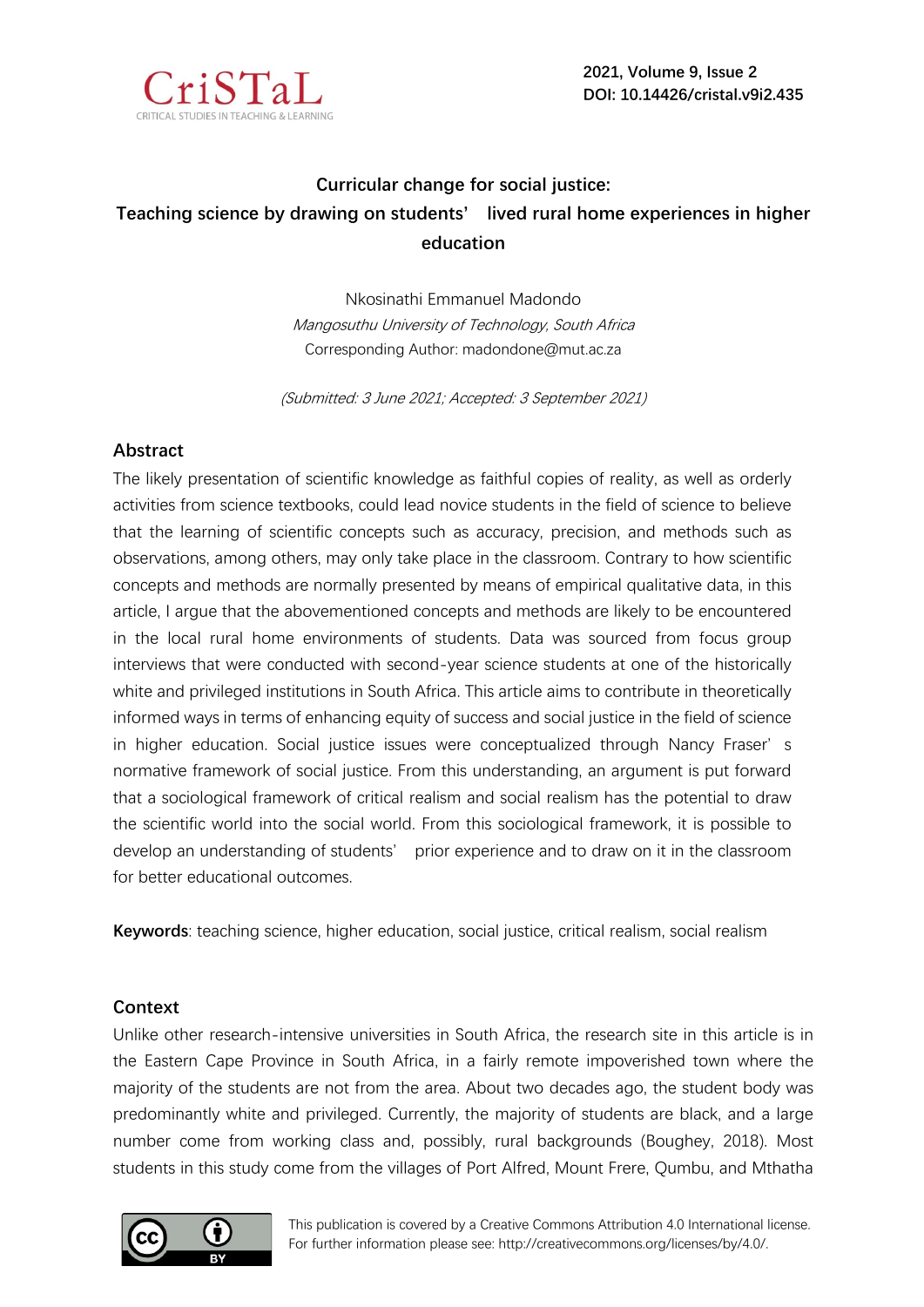in the Eastern Cape Province; Nquthu, Phongolo, Ulundi, Umbumbulu, and Hluhluwe in the KwaZulu-Natal Province; and Makhado, Lephalale, Polokwane, Tzaneen, and Phalaborwa in the Limpopo Province. It was partly this realisation that prompted a need to investigate students' experiences of learning science in higher education, particularly those who come from rural areas in South Africa.

A rural area is a profoundly political structure in South Africa (Naidoo, et al., 2020). Apartheid<sup>1</sup> played a considerable role in the displacement of the South African black population to the rural, impoverished areas and so, in South Africa 'rurality as a concept reflects the broader history of colonialism and dispossession' (Walker & Mathebula, 2019: 3). These events are one mechanism that have marginalised black people from participating in mainstream South Africa. Therefore, students from rural areas are likely to be the most affected by historical inequities of rurality, especially as they interrelate with race and ethnicity. These events had and still have deep effect on the structure and enactment of curriculum in South Africa's higher education context.

The experiences of students in higher education, especially students from working class including those from rural areas,<sup>2</sup> are associated with the notion of filling the gap within universities merely by being present without significant change to university structures such as the curriculum (Bozalek & Boughey, 2012; Bunda, et al., 2011; Mgqwashu, 2018; Mgqwashu, et al., 2020). It could thus be argued that a more inclusive or socially just curriculum is still an ideal in most parts of higher education, particularly in the field of science. In other words, the modes of teaching and learning and assessment tend to be structured to favour certain worldviews to the exclusion of others (Bernstein, 1999; Bourdieu, 2010; Gee, 1990; Mgqwashu, 2019a). I argue elsewhere that success and participation in the classroom in the context of the current system are a challenge for students from rural areas because how they have learned to see the world is often not used as a starting point or seen as relevant when the science curriculum is enacted (Madondo, 2020). These students' ways of learning are not used in the university and are not rewarded, and therefore they are often alienated in science classrooms. The implication for this is that the curriculum in the discipline of science is not connected to the lived experiences of students from rural areas and the ways of being of their home communities and is therefore exclusionary. This is a challenge for most higher education institutions (Heleta, 2016; Le Grange, 2016).

For the curriculum to become more genuinely inclusive in higher education to enable success and participation for all, the notion of filling the gaps mentioned above could be seen as a form of injustice and therefore can act to favour certain worldviews or ways of coming to know

 $1$  Apartheid regime was a system that institutionalized racial categorization and the dominance of white people over other races in South Africa, in terms of political and economic discrimination. This discrimination warranted the emergence of a hierarchy of social and financial privilege along racial category.

<sup>2</sup> 'Deep rural' learners frequently attend poorly resourced schools, located in isolated areas, with high levels of poverty, disease, and unemployment (HSRC, 2005). Deep rural in the South African context is associated with poverty, disadvantage, and lack of economic and educational opportunities (Trends in International Mathematics and Science Study, 2015).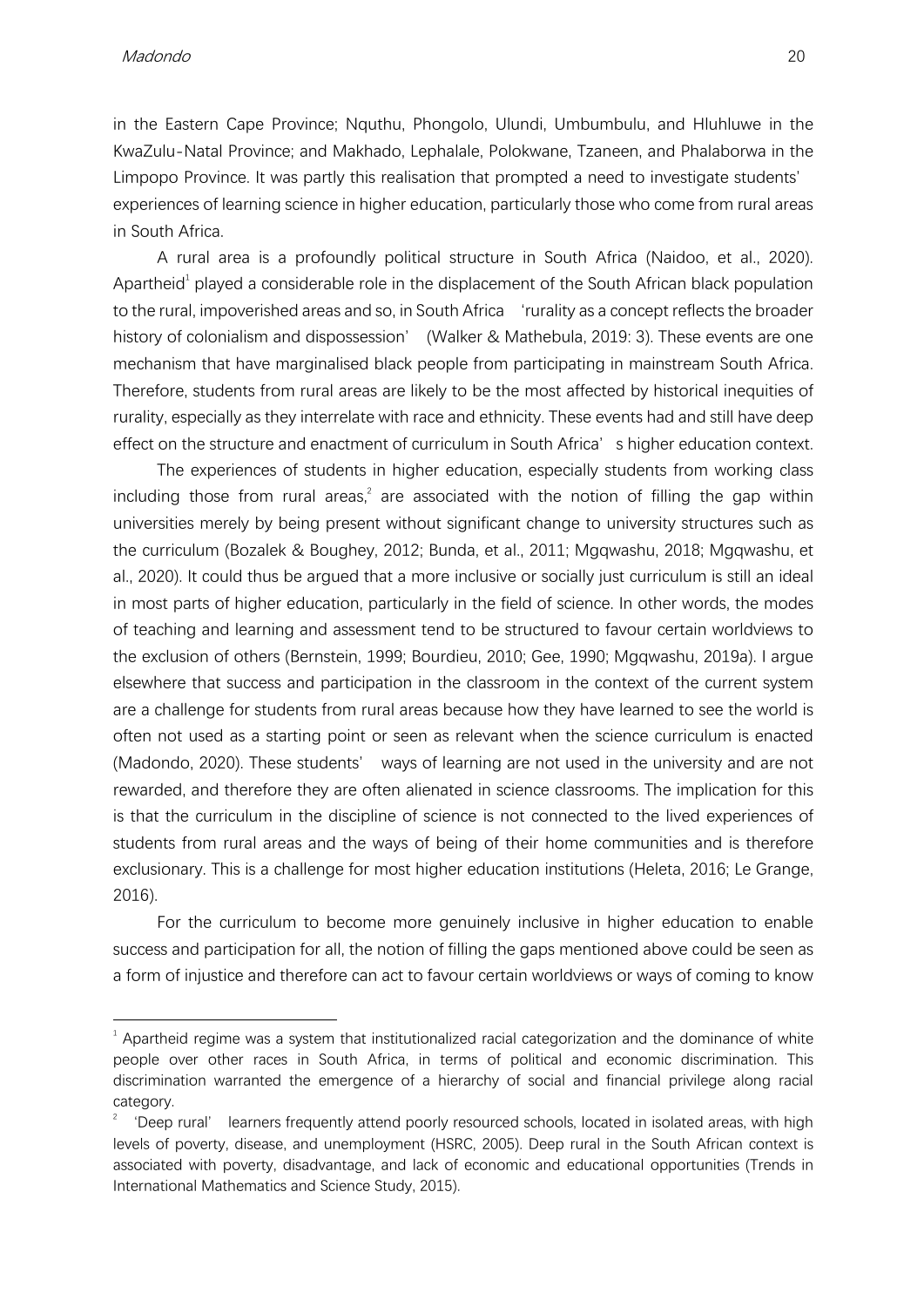above others. Acknowledging prior learning of students from rural areas has the potential to enable the curriculum to create a dialogue and contestation among different ways of knowing. It is possible to imagine a curriculum that draws on the experiences of all those involved in curriculum events. This is because

Curriculum does not occur in a vacuum; rather it is influenced by the context within which it is implemented, the context for which it is being taught, and the principles upon which it has been based. Ultimately, it is the educator who breathes life into the curriculum, bringing her own norms, values, experience, and expertise into the educational space (Jacobs, et al., 2020: 112).

It is possible to see that curriculum is not designed by curriculum angels in heaven and therefore it is not fixed (Connell, 1992). From the above quote, it is the academic teacher who designs and 'breathes life into the curriculum' (Jacobs, et al., 2020: 112). In this way, it is possible for the academic teacher to open opportunities that would enable the curricula the spaces for authentic engagement with diverse lived realities of students while using this knowledge as the foundation for cumulative disciplinary knowledge building.

While I am acknowledging the idea of curriculum that is not fixed, I am, also, conscious that not all students or people in general learn in the same way. In this article, the intention is not to essentialise how learning takes place in rural areas, but the brief deliberation above demonstrates that some students experience formal schooling including higher education in similar ways to the ways learned at home (Gee, 2012; Heath, 1983). Writing about students from middle class educated homes, often white, Boughey (2018), for example, posits that university education is rather a continuation of the literacies that these students have already acquired at home. She argues that the homes of these students prepare them for a university education long before they join the university, and so '...the people they would be required to be as students were not too different from the people they had been at home' (Boughey, 2018: 33). It is then possible to see that for these students, participation in the conceptualisation of concepts such as accuracy and precision and methods such as observations in the classroom is most likely. For other students, formal schooling seems to conflict with home-taught ways, and this is likely to constrain participation in settings involving literacy (Zipin, et al., 2015).

In the context of this article, literacy does not only involve encoding and decoding of printed texts but is also construed as a set of practices emanating from birth and shaped by the contexts into which individuals are born and raised (Jacobs, 2019; Street, 1984). These factors highlight issues of inclusivity and/or exclusivity from structures such as the curriculum in higher education in general and the field of science in particular. The implication is that some students would most likely not be able to participate as equal and full partners in the construction of scientific knowledge, with the result that social justice issues are likely to be compromised, either wittingly or unwittingly, by academic teachers. To participate as equals is an issue of social justice.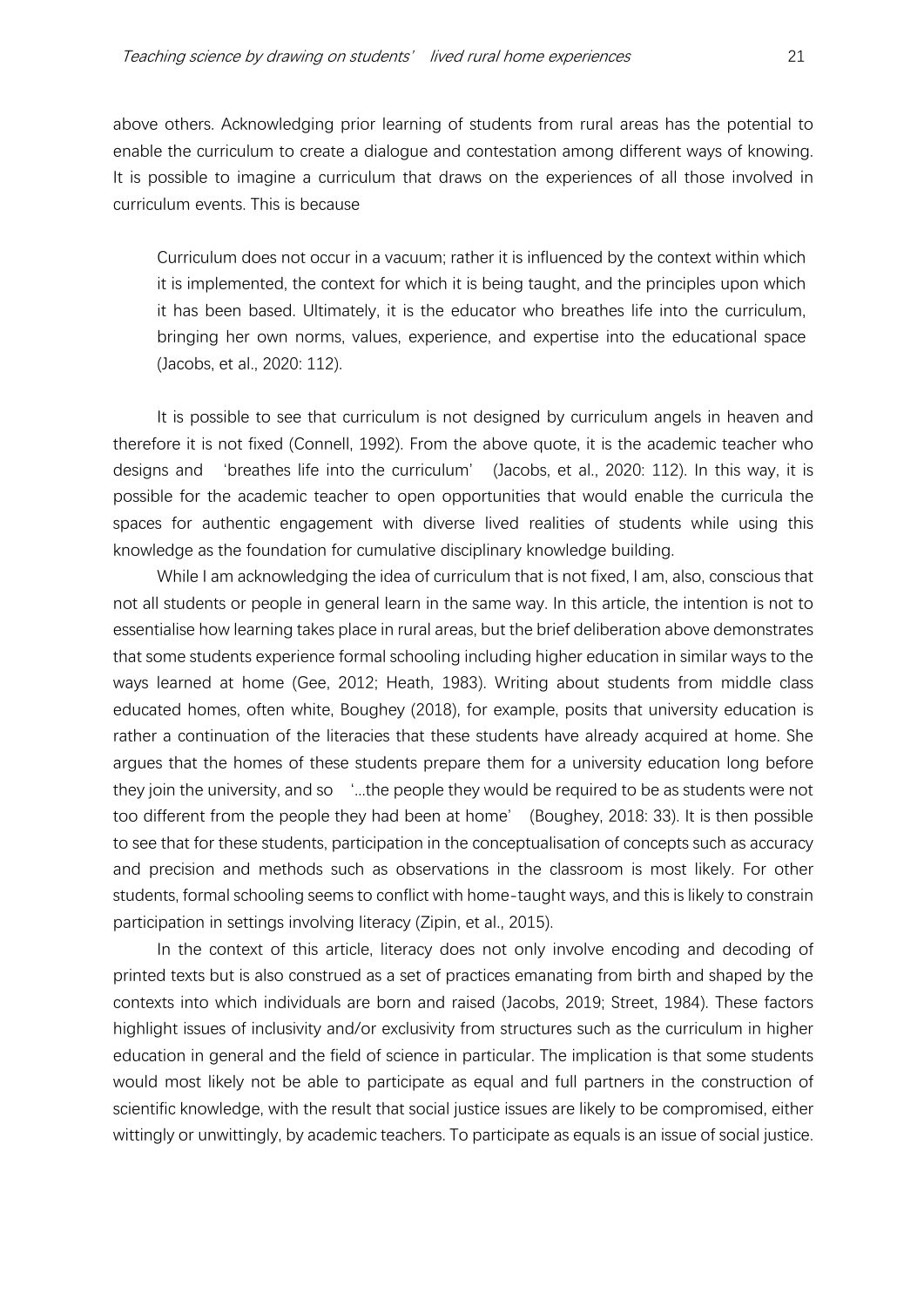To further deliberate on the issues raised above, the first part of this article elaborates on Nancy Fraser's (2000, 2003, 2008) normative framework for social justice and in the process presents an argument for social justice that 'requires joining knowledge redistribution to ethical concerns for recognition of diverse cultural knowledge, and representation of diverse socialcultural groups in the processes of knowledge selection' (Zipin, et al., 2015: 27). The article then proceeds to present a theoretical framework to identify structural and cultural emergent properties that constrain and/or enable the development of the agency of all those involved in the construction of knowledge in the field of science. While social realism accentuates the universality of knowledge (Zipin, et al., 2015), which is true in the sciences, the question of what and whose knowledge is selected and how it is selected is pertinent regarding social justice issues (Fraser, 2008), thus broadening the social realism analysis. Lastly, findings and data analysis are presented. From the analysis of data, it is clear that there is a potential to include the relativity of human experience in the realist claims of science. It is possible to understand this interconnection if we agree that everyday knowledge/concepts could be useful assets for scientific/formal learning (Zinyeka, 2013).

The aim of this article is thus to provide empirical evidence in making an argument about the 'need to value various ways of knowing, types of knowledges and ways of learning that are not necessarily mainstream' (Mgqwashu, 2019a: 68) for agential development in the construction of knowledge in the field of science.

Given this aim, the broader focus of this article is teaching in the sciences and how this activity can misrecognise and misframe the knowledge resources that students from rural areas can bring with them to higher education. This misrecognition and misframing can amount to social injustice, and therefore, Fraser's (2003; 2008) concepts of misframing and misrecognition are useful to understand how these students' home literacies are neither acknowledged, valued, nor rewarded in higher education in the field of science, which negatively impacts their participation. It is partly this realisation that the concepts of structure, culture and agency are used in conjunction with Fraser's (2000, 2003, 2008) concepts to explore how structure, culture or agency could constrain rural students' participation in science classrooms, leading to social injustice. One point of note is that the consequence of misrecognition and misframing of the rural students' knowledge resources could also be conceptualised as epistemicide (De Sousa Santos, 2014). While epistemicide was not part of this study's framework for analysis, its use can be important to this article's discussion because it helps to realise the destruction of indigenous knowledge forms as a result of the hegemony of Western knowledge forms (Leibowitz, 2017).

I now turn to Nancy Fraser's (2000, 2003, 2008) normative framework of social justice.

#### **Misframing and misrecognition of students lived rural home experiences**

For students to participate fully in the construction of knowledge or in social interactions, Fraser (2000; 2003; 2008) proposes what is called parity of participation, which involves equity of access to higher education and equity of educational outcomes. According to Fraser (2003: 73), for parity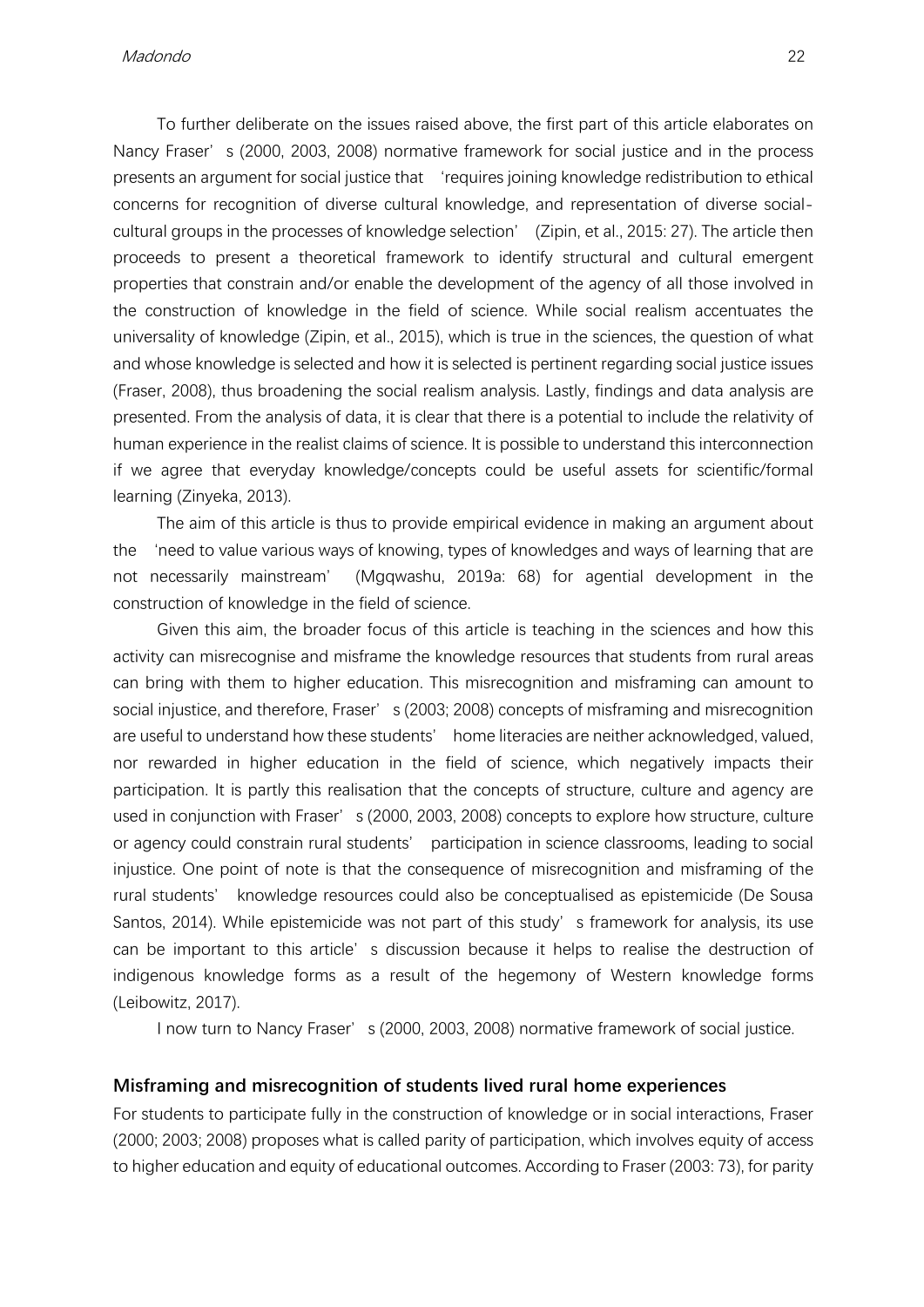of participation to take place, a particular social arrangement is required that will enable ' ... all to participate as peers in social life' , for example, in the case under study in higher education. Several scholars argue that not the curriculum in itself but rather how it is constructed is a problem; what it contains tends to favour certain worldviews but ignores others (Boughey & McKenna, 2021; Boughey & Mckenna, 2017; Mbembe, 2015, 2016; Mgqwashu, 2019b; Ndlovu-Gatsheni, 2013). In this way, curriculum enactment is positioned as an unequal construct because it fails to recognise (Fraser, 2003) different ways of constructing and expressing scientific knowledge. This has a potential to adversely affect access to the Discourse<sup>3</sup> of the discipline of science, particularly for those students who have not been socialised into practices and discourses congruent with those of academia (Jacobs, 2019). It is Fraser's (2000, 2003, 2008) multidimensional framework of justice that addresses parity of participation through which we can begin to see how not recognising primary socialisation could constrain access to the Discourse of science. This framework involves economic, cultural, and political dimensions that are likely to favour certain worldviews over others.

From an economic point of view, access, or the lack thereof, to material resources such as wealth or income would enable or constrain individuals' abilities to participate on an equal footing in social interactions. Economic deprivation or constraint would result in what is termed distributive injustice. Hence, because of lack of economic resources, some students may not gain physical access to higher education. There are two types of distributive injustice; one focuses on the economic aspects mentioned above and the other on students' inability to gain access to how knowledge is constructed within disciplines, including the discipline of science. This type of distributive injustice could be captured in institutional cultures embodied in disciplinary knowledge, pedagogic practices, methods of assessments, use of technologies, studying methods and resources that tend to covertly determine who is likely to gain access to the Discourse owing to consistency between home socialisation and schooling background. To this effect, Jacobs (2019: 4) notes a social justice issue in that:

knowledge construction is largely dependent on the social structures and academic communities to which some students have access, and others not ... some of our students have been socialized into practices and Discourses which are much closer to those of academia than other students.

 $3$  Discourses are assumed to be 'thinking, feeling, believing, valuing, and acting' (Gee, 1990: 143), and this understanding has been further developed to mean Discourse with a capital letter D, which potentially means:

<sup>. . .</sup> a socially accepted association among ways of using language and other symbolic expressions, of thinking, feeling, believing, valuing and acting, as well as using various tools, technologies, or props that can be used to identify oneself as a member of a socially meaningful group or "social network", to signal (that one is playing) a socially meaningful "role", or to signal that one is filling a social niche in a distinctively recognizable fashion (Gee, 2012: 158).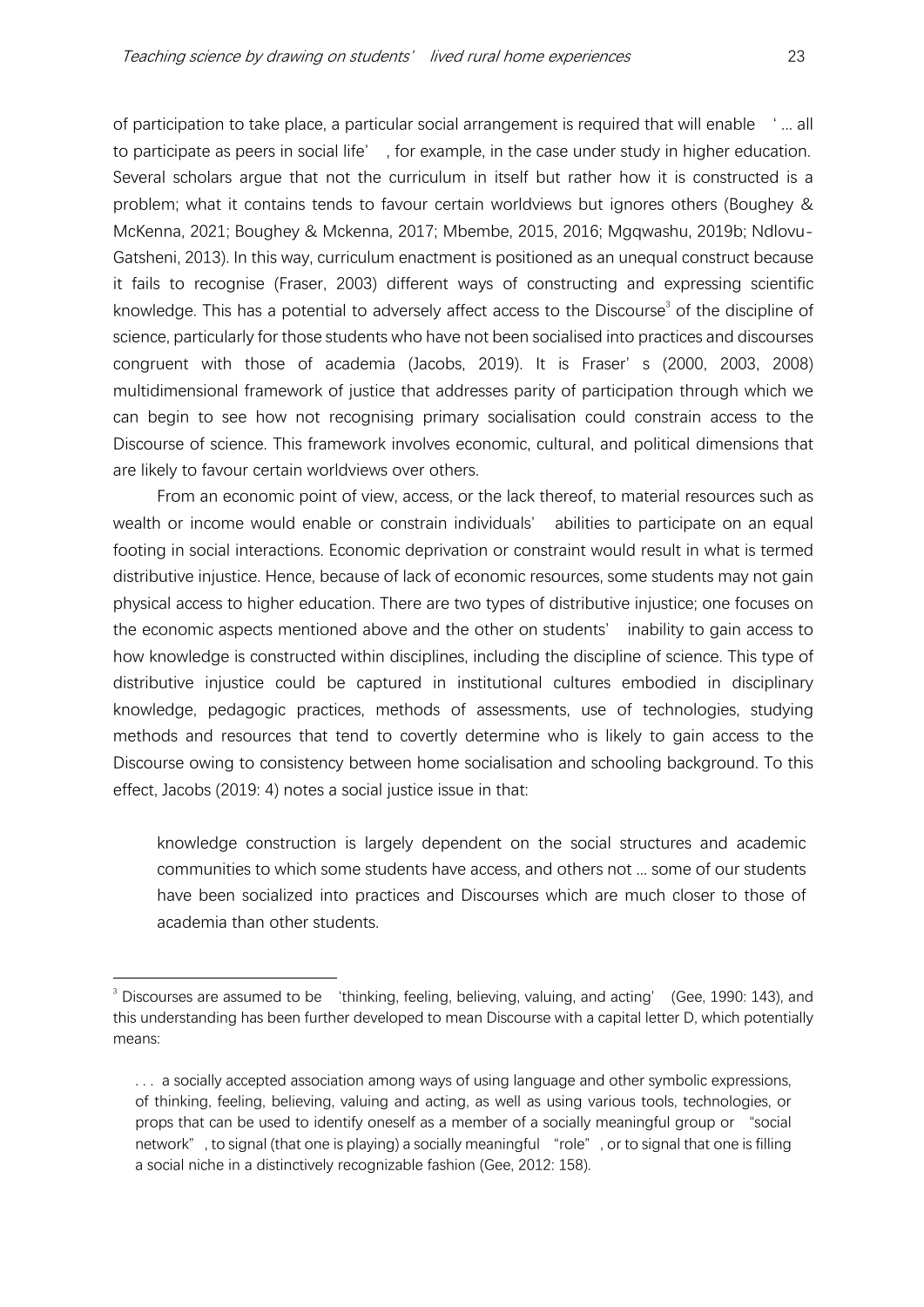Madondo 24

Based on Jacobs' notes above, it is possible to see why some students regard university education as a continuation of the literacies that they already have and thus find participation easier, while others do not. The literature also shows that the literacies that students from rural areas bring with them into higher education could be a useful resource in accessing the Discourse of the particular discipline (Zinyeka, 2013; Zipin, et al., 2015). These literacies can be important because there are ways of knowing and being in rural areas that are valid and have scientific underpinnings but are simply ignored in the construction of knowledge in higher education (Madondo, 2018; Zipin, et al., 2015). Students from rural areas might be exposed to home practices that have scientific underpinnings. For example, in most rural homes in South Africa, leaves or roots of certain trees and plants are used as remedies for ailments (Brendler & Van Wyk, 2008). The practice of using leaves or roots of plants to treat, for example, diarrhoea, fever, cough, or pain relies on soil pH and the chemical constituents and antibacterial and antifungal properties of the leaves or roots, but the average student or even the parent from whom the student might have learned the practice is unlikely to be aware of these properties and chemical constituents. My argument therefore is that students from rural areas can draw on these practices/everyday knowledges to access university-principled knowledge in Chemistry, for example. It is partly for this understanding that Fraser's (2003) cultural dimension of social justice is important.

From a cultural perspective, institutional practices have the potential to be exclusionary in the sense that some students are constrained from achieving educational success. This could happen when the attributes associated with people or the activities in which they are engaged are not valued in the social arrangement. Parity of participation would be prevented when the cultural dimensions of those involved in social interactions are misrecognised (Fataar, 2018; Fraser, 2000, 2003). This might mean that students do not see themselves in terms of institutional structures such as the curriculum and therefore remain largely marginalised.

From a political perspective, Fraser (2008) argues that for parity of participation, social arrangements should be such that all social actors are equitably represented. In other words, in social interactions, for example, in the conceptualisation of concepts in the science classrooms, those involved, including students who come from rural areas, must be accorded an equal voice in the construction of scientific knowledge in such a way that they could see their worldviews being represented in the science curriculum, but critique these to open dialogue and contestation among different ways of how to know. This is a critical aspect of knowledge generation in higher education

So far, I have presented an argument against disregarding the lived experiences of subordinated $^{\text{4}}$  students. The next section presents a framework of critical realism. This framework provides different layers of reality to help unpack the experiences of students who come from

<sup>4</sup> According to Quijano (2000) race was an organising principle to justify and legitimize European conquest.

<sup>&#</sup>x27;The conquered and dominated peoples were then situated in a position of subordination, as a result their human traits and cultural features were considered inferior to the European epitome' (Oyedemi, 2020: 401).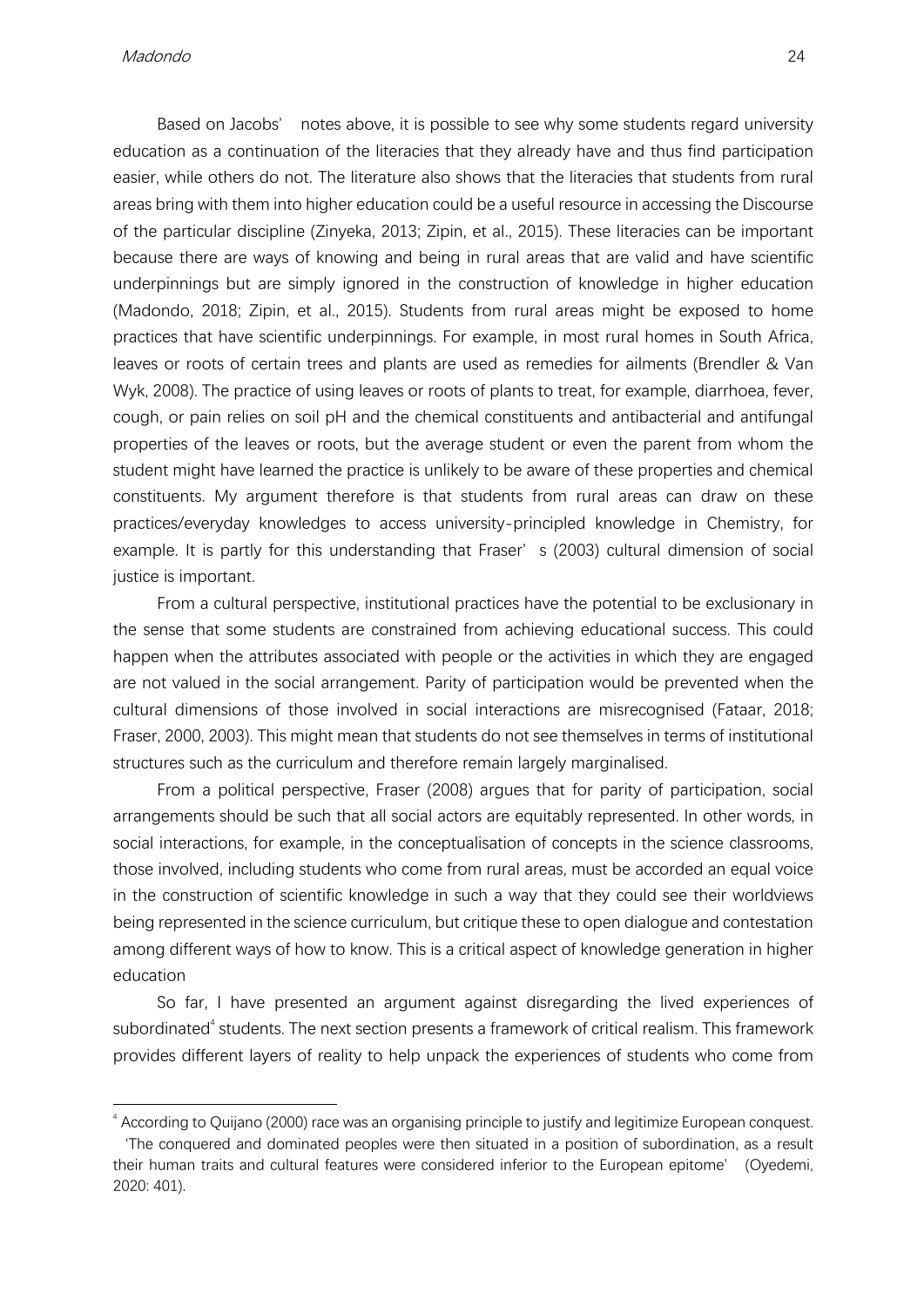rural areas, including their home practices, beliefs, and values. Critical realism places a strong emphasis on justice and equity. In the context of this article, social justice would involve improved student learning and improved teaching by enabling identity shifts of students who come from a background of historical inequity.

# **Critical Realism**

In the section above, I have argued for parity of participation for students in science classrooms, including those who come from working class backgrounds $^5$ , such as rural areas, to enable access and success of students at a South African university. To enhance equity of success and social justice in the field of science for students who are other to the middle class educated families that gain the most access to higher education, an ontological framework is also needed (Madondo, 2020; Torres, 2011). For this, Archer's (1995, 1996, 2000) theory of social realism is proposed. It is, however, necessary to first engage with Bhaskar's (1978, 1979) theory of critical realism since it forms the foundation of Archer' s theoretical work. Bhaskar (1978, 1979, 2011) presents a layered understanding of reality. This layered reality is represented by the iceberg metaphor presented in Figure 1 below, adopted from Fletcher (2017: 6).



**Figure 1**: Iceberg metaphor of layered ontology adopted from Fletcher (2017)

<sup>&</sup>lt;sup>5</sup> Students who participated in this study, given the legacy of Apartheid in South Africa, generally come from poor socio-economic conditions, are first-generation university students, English is not their home language and typically attended poor schools (Ellery, 2016; Mgqwashu, 2019; TIMSS, 2015). Based on this understanding, these students are categorised as working class in this article. I am, however, aware that categorising students from rural areas as working class is a generalisation as this might not necessarily pertain to all students from rural areas. But it does describe general trends and provide some background context about students who participated in this study. Coming from a rural area and be categorised as working class does not signify that these students are deficient as they can have the necessary cultural capital for educational success (Fataar & Fillies, 2016; Mathebula, 2019).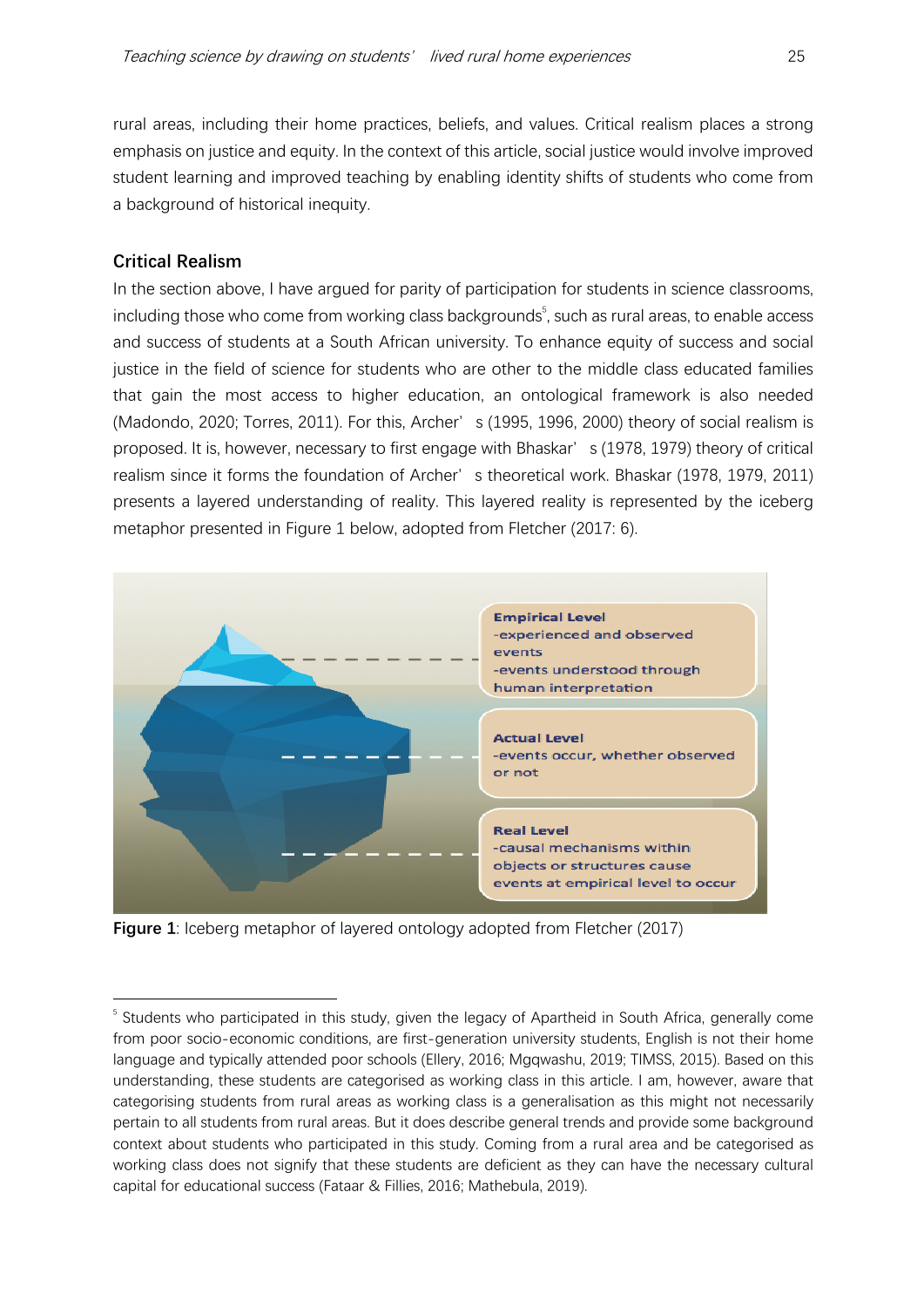### **Bhaskar's critical realism**

Bhaskar's critical realism consists of three layers of reality: The Empirical, which is the first layer, involves human experiences and observations that are constructed and are ever changing (Bhaskar, 1978, 1979, 2011). Such experiences, as represented in Figure 1 above, are conditioned by our past histories and are, therefore, relative.

The second layer of reality is the Actual, which concerns events. These events may be experienced directly or indirectly by agents $6$  in the social world in several ways; these events are readily seen and observable. It is from this layer that experiences and observations emerge.

Accessing information and understanding from the Empirical and Actual layers is limited in explaining and understanding the makeup of the studied reality, hence the significance of the Real layer (Bhaskar, 1978, 2011), which consists of structures such as education system, class and geographical area, and mechanisms that include discourses from which experiences and observations have a tendency to emerge. This will enable coming as close as possible to understanding the reality of a given phenomenon, and Archer's (1996) theory of social realism is useful in that regard.

### **Archer's social realism**

Archer (1996) uses the concept of analytical dualism to explain the functioning of structure, culture, and agency. According to Archer, these entities must be studied separately to guard against what she terms the 'fallacy of conflation' (Archer, 1996: xv). Guarding against this fallacy could help researchers not to conflate structure, culture or agency when analysing data.

For Archer, culture is discursively constituted. This means that sets of ideas in language and other sign systems constrain and enable the emergence of events at the level of the Actual and experiences and observations of these events at the level of the Empirical.

The education system, as a social structure, could be said to be one of the mechanisms, among others, in the domain of structure. In the Archerian (1996) framework, mechanisms are inactive until agents exercise their own powers to draw on them to engage in a project that will allow for the attainment of goals. Students in higher education would, for example, be expected to draw on discourses about what constitutes knowledge and appropriate ways of learning as well as structures such as the location of their home and the social class of their family to generate events that would lead to the attainment of their goal, namely a qualification. Students from working class rural backgrounds could thus be expected to draw on very different mechanisms than students from middle class, educated, urban homes.

<sup>&</sup>lt;sup>6</sup> From a realist perspective, agents are actors (people) in the domain of human actions and interactions who are separate from but connected to other domains of people's social world (Archer 1995; Ashwin, 2009). For Archer (1995), these other domains include structure and culture. Structure (parts) is the domain of social positions, roles and rules defined by a social organisation of society that is skewed in favour of the wealthy while culture (parts) is the domain of ideas, knowledge, attitudes, beliefs, myths, and norms. The crux of Archer's thesis is the constant interplay between the 'people' and the 'parts', which is relevant in this article.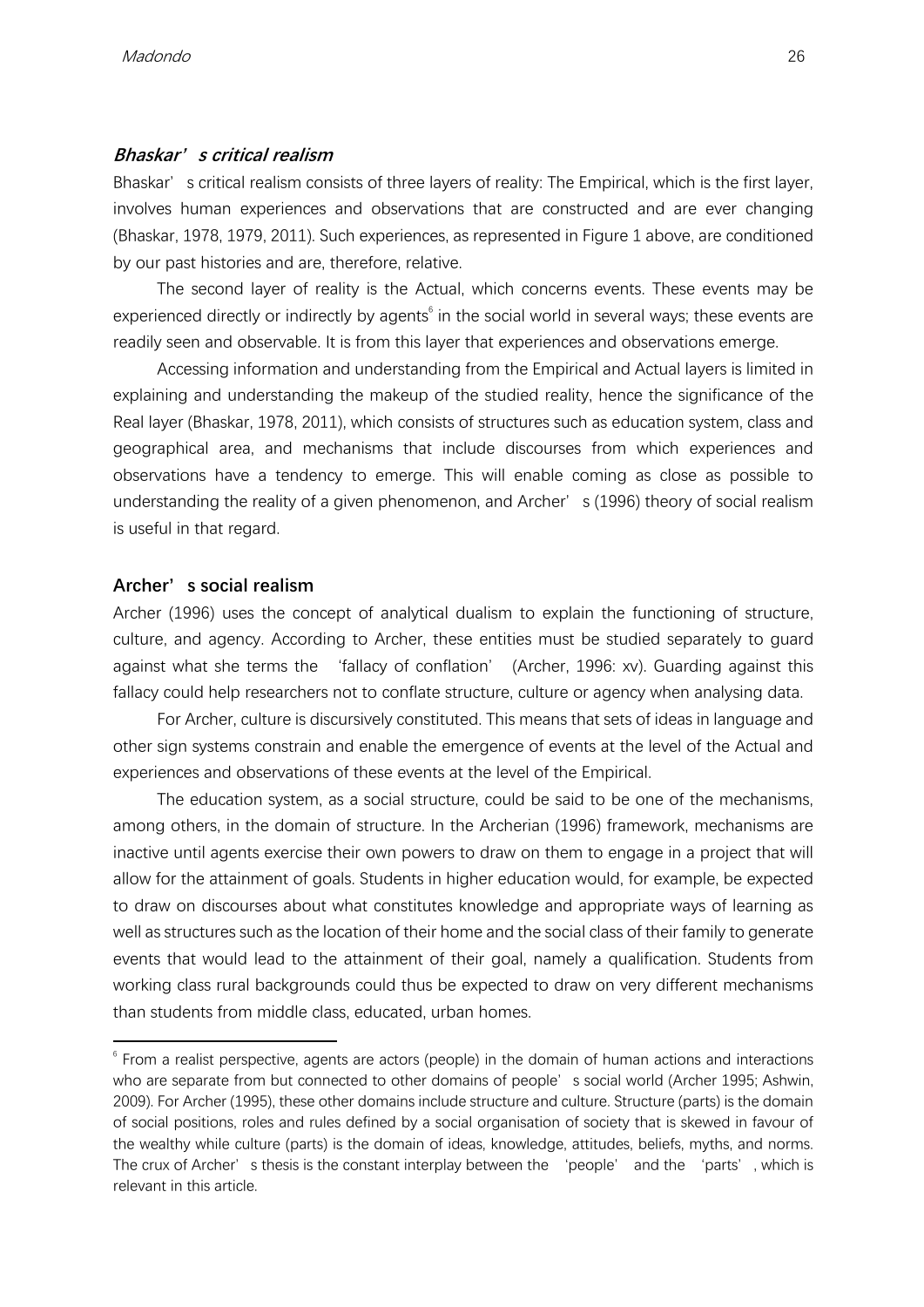The theoretical lens of critical realism and social realism thus has the potential to allow for a more sophisticated understanding of the need for welcoming prior experience in the university classroom.

#### **Strategies to investigate the phenomenon**

The primary source of data in this article was focus group interviews conducted with a sample of 12 purposefully selected second-year science students. These students were enrolled for the BSc (Bachelor of Science) which is the usual first degree in the faculty and requires a minimum of three years of study after school. At second year level students are required to have chosen their major subjects and students in this study had, for example, Mathematics, Ichthyology, Geology, Physics, Cell Biology, Environmental Science, and Chemistry as their major subjects. It was interesting to see the connections that students made between their major subjects and their rural home experiences, a more detailed explanation is provided in the findings section regarding these experiences.

Because I, as a researcher, sought to explore and promote scientific concepts and methods encountered from students' local environments and use them as a starting point in the teaching of formal science in higher education, focus group interviewing was used to organise and source data. I realise that 12 second year students constitute a small sample of the phenomena under investigation and so, findings cannot be generalised, and that one focus group was used. It is the theoretical framing of this article, and its aim is to understand the phenomena under microscope.

In a focus group, research participants must share certain characteristics relevant to the focus of the study; the participants in this study have lived and learned in rural areas (Marshall & Rossman, 2006). Since focus groups generally consist of only seven to twelve participants (Marshall & Rossman, 2006), optimal communication among participants is facilitated, which increases the potential for useful data to be generated. This method of gathering data allowed for students' voices and their understandings of their own experiences to emerge as they shared these in groups. Focus group interviews were therefore a useful qualitative approach to uncover students' experiences and the ideas and beliefs that are formed in contexts such as rural home learning (Townsend & Weiner, 2011). The focus group interviews were thus designed to elicit responses that would indicate the ways in which students' home practices were congruent or not with practices valued in the construction of scientific knowledge.

Three sets of questions formed part of the focus group interviews:

- How can you describe your rural learning world by referring to the place(s) that influenced your learning?
- What connections, if any, can you make between your learning at university and your learning in rural areas?
- What is a critical incident from home that you think has been influential for you?

It was important to understand what the participants' interpretations of their experiences meant as this data only represented their experiences of learning from home and at university. Obviously, multiple truths or realities were presented by the participants and so, data was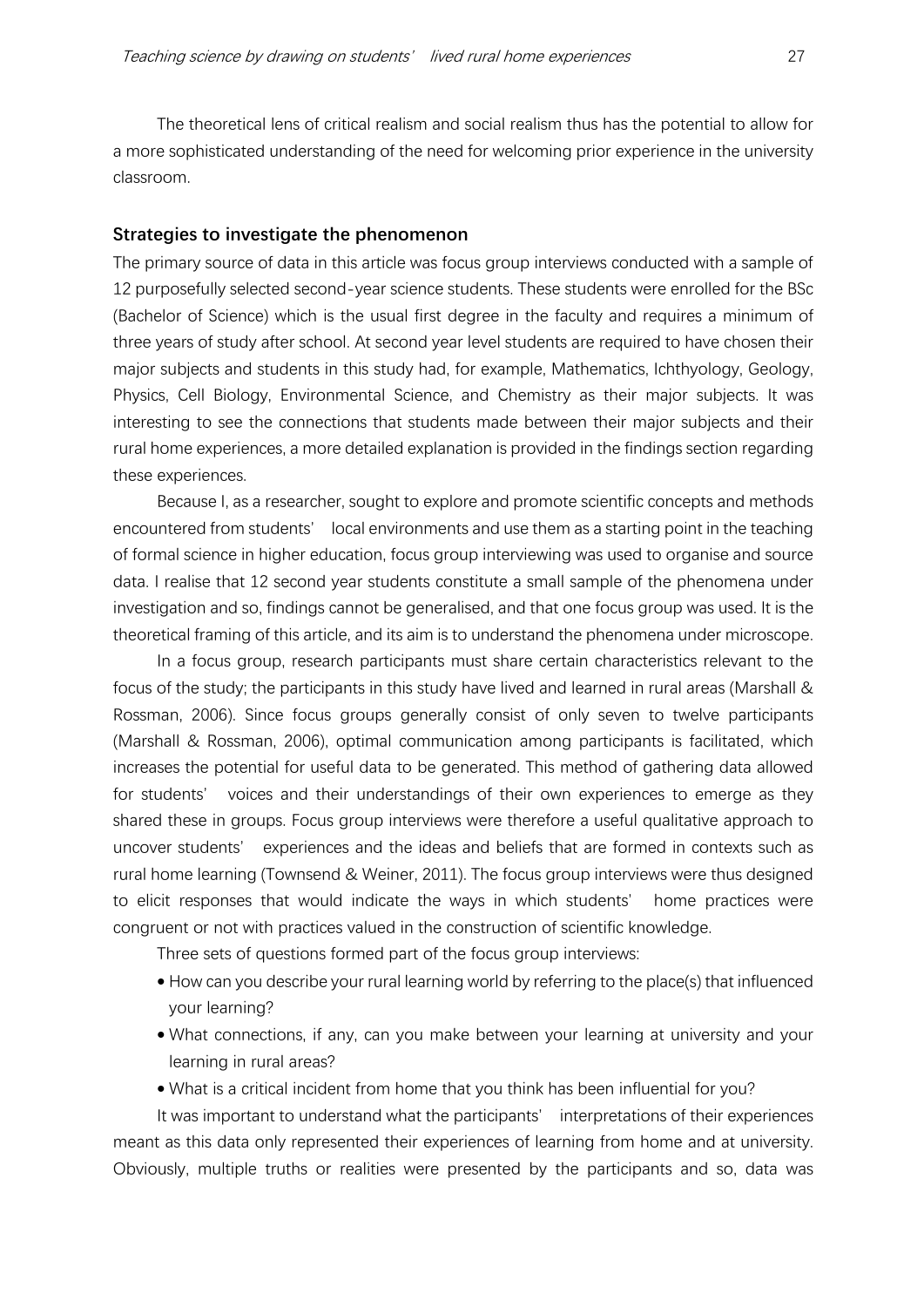descriptive. To arrive at an understanding of what these multiple truths from the data mean, the work of rigorous research has to move beyond simply presenting various viewpoints and everyday descriptions to powerful and nuanced but also well theorised accounts. As such, a theory was needed that would allow for an understanding of a reality beyond the immediate experiences or observations of the participants, a theory that would allow for an understanding of the emergence of events (what students did and why) and experiences, hence the relevance of Bhaskar's critical realism and Archer's social realism frameworks. Regarding the truth claims that I am making, for example, I could not say, most of my participants said XYZ and so XYZ must be true. Critical realist theory allows a move from participants' relativist data to my realist claims (Hoddy, 2019).

### **Findings**

In this section, I present the overall findings of the study. The students' responses to the focus group interview questions indicate that they are unable to draw on discourses about what constitutes knowledge related to their home-based literacy practices. Furthermore, the inability mentioned above could be understood as a form of distributive injustice located in the domain of structure in terms of the science curriculum because while broadening access in higher education has meant that higher education institutions no longer deal with a socio-culturally homogenous student body but with students from different educational backgrounds, languages and cultures, the academic practices that are valued in higher education institutions still misrecognise rural students' cultures and identities. The findings expressed above are captured in participants' responses below, where NM represents me, the researcher.

NM: Could you provide me with some background in terms of your learning experiences at university and learning experiences at home?

There is similarity between indigenous knowledge like our grandparents knowing how to diagnose cows when they are sick from grazing. We went to a dam, we went there, they know back home how to detect climate changes that are affecting water where you were not sure when you were growing up, you were not sure whether it' s true or not but when you experience it [at university] you are like oh, actually I've heard about this (focus group interviews).

Based on the above excerpt, it could be argued that two events emerged from the Empirical layer of reality (Figure 1). Firstly, participants' grandparents knew how to diagnose cows when they were sick from grazing. The implication is that grandparents used observations for such diagnosis. They looked at the behaviour of a cow and could tell that something was wrong with the cow. They might not have made an accurate or a precise diagnosis, but they could tell from observing that the cow was not well. Secondly, 'back home', or people in rural communities

'know how to detect climate changes'. Again, this implies observing a natural phenomenon. When the method of observation was presented in the classroom and/or in the field, students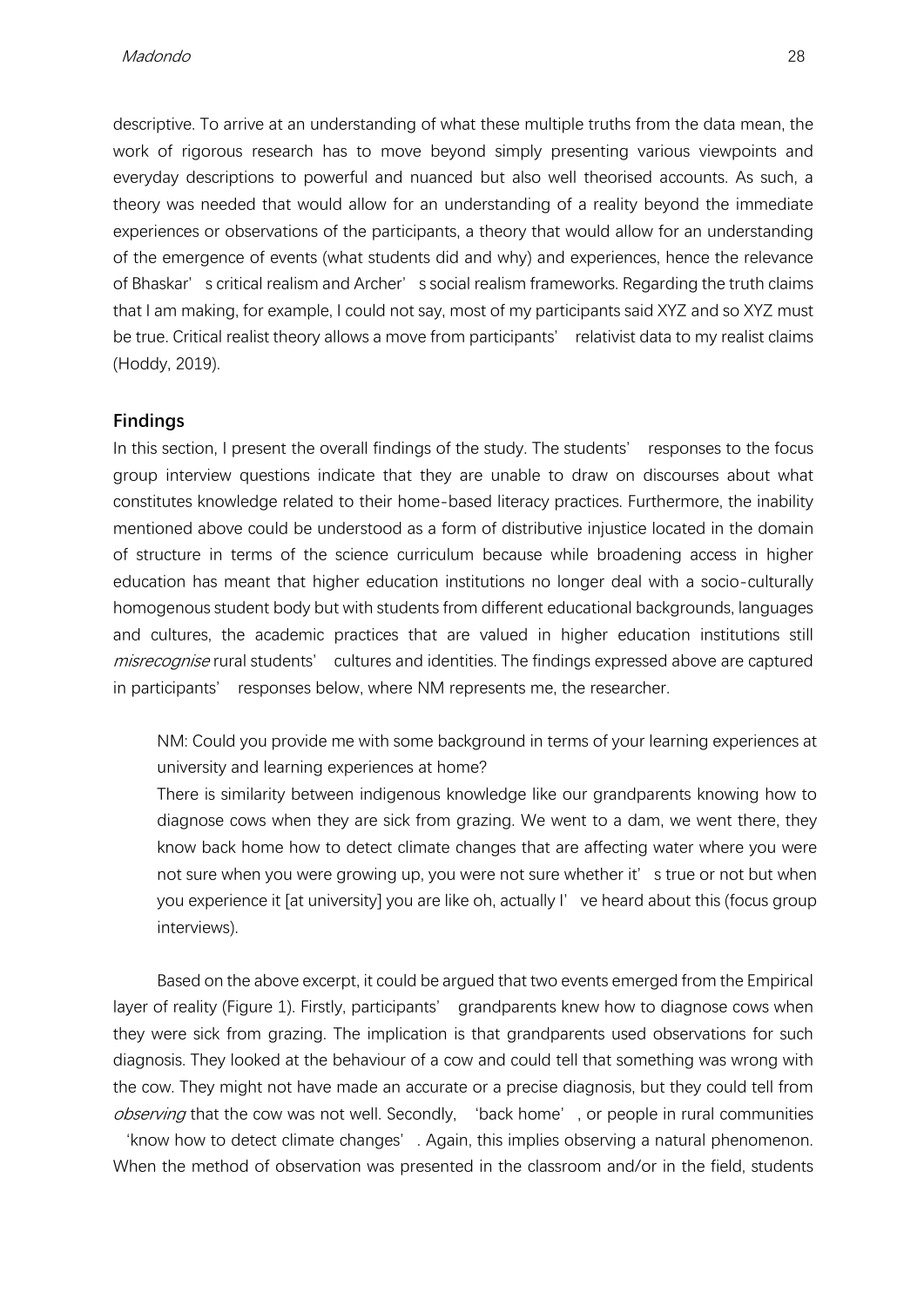realised that they knew this from home but when it was presented, it seemed that it was not contextualised to their lived rural home experiences. It is thus possible to see a lack of participation of these students in the construction of knowledge in relation to science as they have internal conversations about these experiences, and they realise that such experiences are misrecognised. The experience of observing sick cows or climate changes could be said to have emerged from the Real layer of reality (Figure 1), that is, the geographical location in rural areas.

Another event that could be said to have been experienced from the rural geographical location was captured in the following response:

It just upgrades the existing knowledge but to add on that there was this other time Natural Assessment. We had to assess the soil (...) but I was familiar with that thing because before at home you know when it's planting season, before we plant, we crop rotating (...) assess the soil if it is good to plant spinach (...) actually our professor he was impressed like he loved it (focus group interviews).

The participant mentioned that before planting could take place, soil assessment was done. Again, observations took place. While it is *careful observations* that inform scientific procedures, observations do take place in students' rural environments. The fact that the professor approved of what the student did, that is, assessing the soil first before planting, could suggest that the student used knowledge from home to execute a science experiment, but the professor did not in the first instance use the knowledge that students already possessed as a starting point in his teaching. From the response by the participant, it could be said that the professor's design and thus enactment of the curriculum did not consider the students' prior learning experiences, including those from rural areas. Again, it could be argued that the participants' prior experiences were *misrecognised*, which could be regarded as a form of social injustice.

Curriculum is understood as a structure that regulates access to material resources (Boughey & McKenna, 2021) involving, but not limited to access to, knowing and knowledge. From the findings above, curriculum design and thus enactment could be seen as constraining the development of students' agency, as shown below:

Sometimes before the professor planted, I felt like it [indigenous knowledge] wasn't acknowledged, I felt they would say ... you see how science flows with experience, they want facts, they want to prove if you say this happened doing this and this, they will say prove it, that's science. If I say my father does this (...) they say how so it's not acknowledged even though the procedures are similar (focus group interviews).

Evidently, these findings show the potential of the curriculum to favour certain worldviews and ways of being and knowing above others and as a result does not treat all those involved fairly (Boughey & McKenna, 2021). Subordinated students may feel ignored by the curriculum and the teaching and learning processes that it encompasses, a clear indication of misrecognition.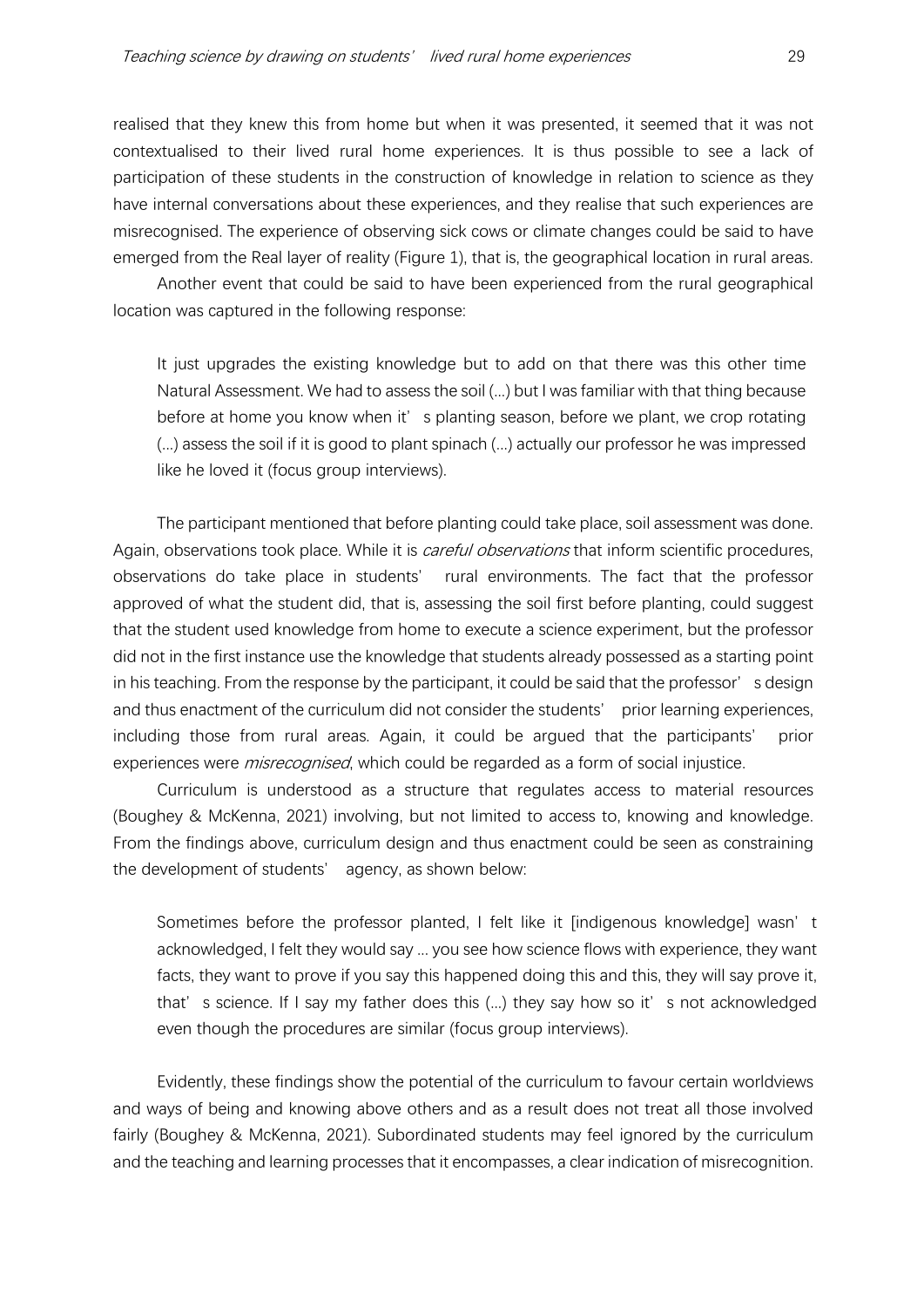Madondo 30

This situation has the potential to adversely affect participation of these students in science classrooms or in the field as what they bring with them is likely to be misrecognised and/or misrepresented.

Given the unlikelihood of participation in the classroom and based on the study findings, the implication is the misrecognition and misrepresentation of students' voices and their participation in the science curriculum events. While it is correct to argue that scientists concentrate on obtaining accurate data to validate scientific claims, it is also correct that the evidence that is obtained based on accurate data is obtained through observations and measurements (procedures). The participant pointed out that due to a lack of evidence, she could not relate what she had learned from her father, who was 'uneducated', to the process of growing plants in which the students were involved with the professor. However, the participant became aware of the similarities in procedures of selecting the right soil, whereby the method of observation was used. The implication here is that the participant felt out of place or *misrepresented* in the abovementioned experiment and perhaps in academia more broadly (Fletcher, 2017). This is an example of events in the domain of culture that students perceive as demonstrating their marginalisation associated with the continuing elitist and exclusive nature of the institutions in which they have enrolled to study. Again, the structure of the curriculum could be regarded as constraining students' agency, as reflected below:

Before student could count [s/he] is able to memorise cow by their colours and the position and types of horns. Learned how to recognise the herd in this way. Learning how to count as a child has duties, like taking cows to graze and fetching the cows by that time you don't even know how to count, but you know that all cows are there when you look at them. You memorise them with their colours, you also memorise the position or type of horns they have so you recognise the cows according to their horns, their colours and you never go wrong. You know when you look at a whole lot of them if one cow is short and which cow according to the horns is not there even though you don' t know how to count (focus group interviews)

From the excerpt above emerged an example of an important aspect of scientific procedures, that is, careful observation. The participant was able to recognise when one cow was missing by just looking at them. This was possible by observing certain features that the cows possessed. The point here is not to suggest that science is simplistic in that it could just be associated with observing the colours of the cows or their horns. However, observing the colours of the cows or their horns at the rural geographical location of the participants could be a useful skill in science lecture halls or out in the field when the professor is teaching about the method of careful observation. If the professor had known about this experience, it would have been possible to use it as a starting point in teaching about observations in science. This illustrates the importance of knowing who the students are whom we teach and what their background is before we even begin our lectures.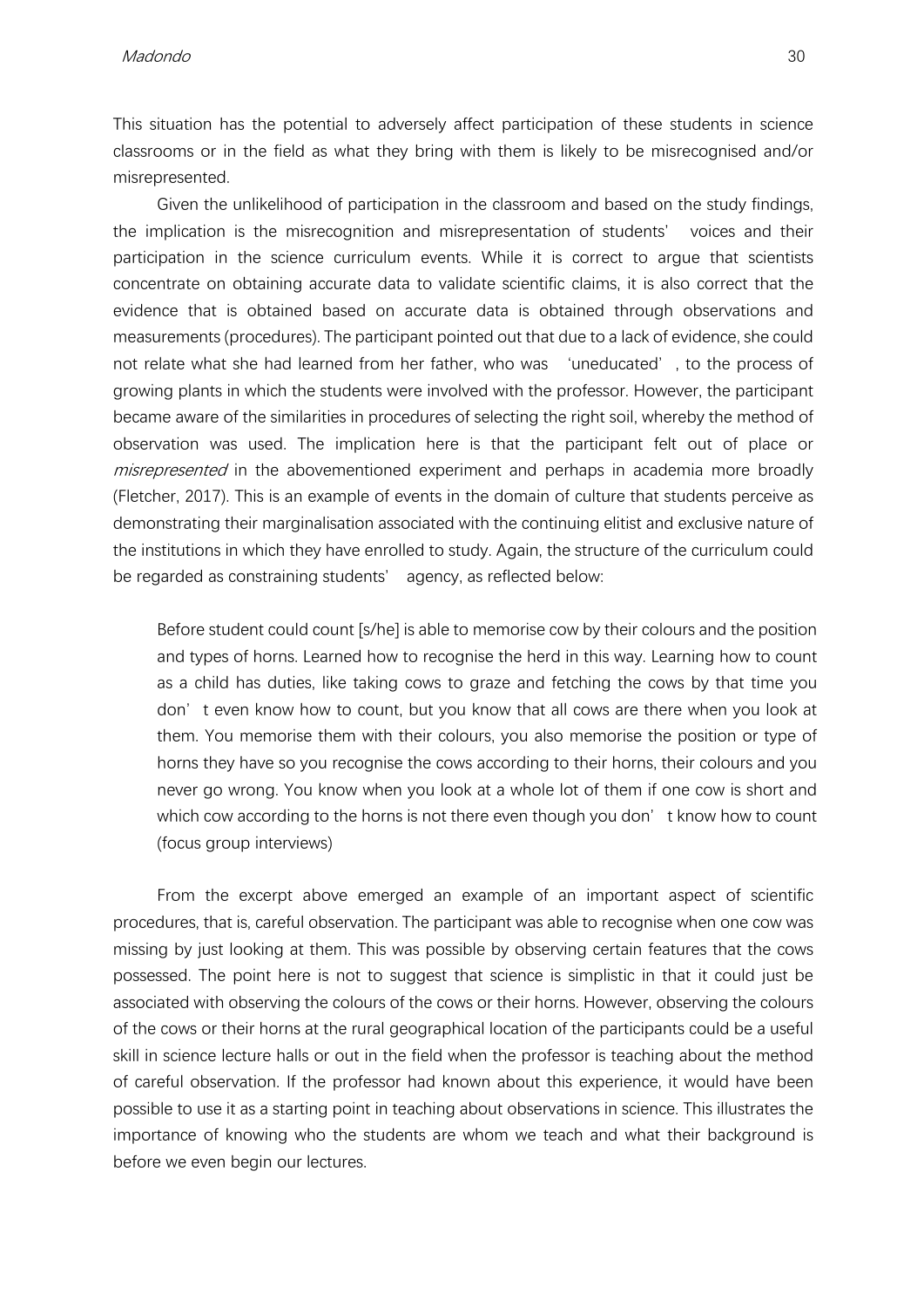The pertinent argument from the above analysis is that there is a need to effect change at the level of curriculum structure and enactment that will incorporate experiences and identities other than the dominant perspective of scientific procedures taking place in controlled environments. I mean that we need a structure that could reflect the experiences of all students, including those who come from rural areas; their worldviews might shift the way in which they view science. In this way, the learning of scientific concepts and ways of knowing in science could be contextualised so that it encompasses students' prior learning or home environments, provided that we come to understand how to use those experiences to provide them with access to the ways of knowing and being in science (Madondo, 2018). A curriculum structure that is not reflective of all students' experiences could have the potential to misrecognise and misrepresent a variety of students' experiences within science lecture halls or out in the field. As this research has shown, there is a need to acknowledge knowledge and learning that is not necessarily mainstream in higher education (Mgqwashu, 2019a) so that all students could see that what they already know is also valued in higher education. This understanding calls for a change in the curriculum and in pedagogic practices in higher education (Boughey & Mckenna, 2021). The need to effect change in the curriculum and in pedagogies was also indicated by the following:

Rural/indigenous knowledge is not taken into account. Instead, students need to adapt (you) have to change, and the curriculum just stays the same (focus group interviews).

The findings presented above are echoed by Leibowitz (2017) when she argues that there has been no substantial change in higher education content although the demographics of the student body have changed drastically over recent years. Looking at the findings, it is possible to identify misrepresentation in the domain of structure, that is, the science curriculum. Although there has been a significant increase in the number of first-generation black students at the research site, it seems that the content delivery has remained largely unchanged to cater for the experiences of these students. Thus, it was important to discover specific incidences or experiences with scientific underpinnings from the participants' lived rural home experiences to effect change at the curricula level. Including these incidences into the curriculum can accommodate other worldviews in the teaching and learning of science to address the issues of social injustice, epistemicide, marginalisation, and the misrecognition of non-western ontologies, world views and epistemologies (Heleta, 2016; Le Grange, 2016; Torres, 2011). The aspect of specific incidence that participants experience, which has scientific underpinnings is captured in participants' responses below:

NM: Could you identify any specific incident or practice that took place at home that you can relate to your learning at university?

Learning geography in the community (...) When like learning ploughing and plant garden on and which soil carries too much water and which soil is not good for planting because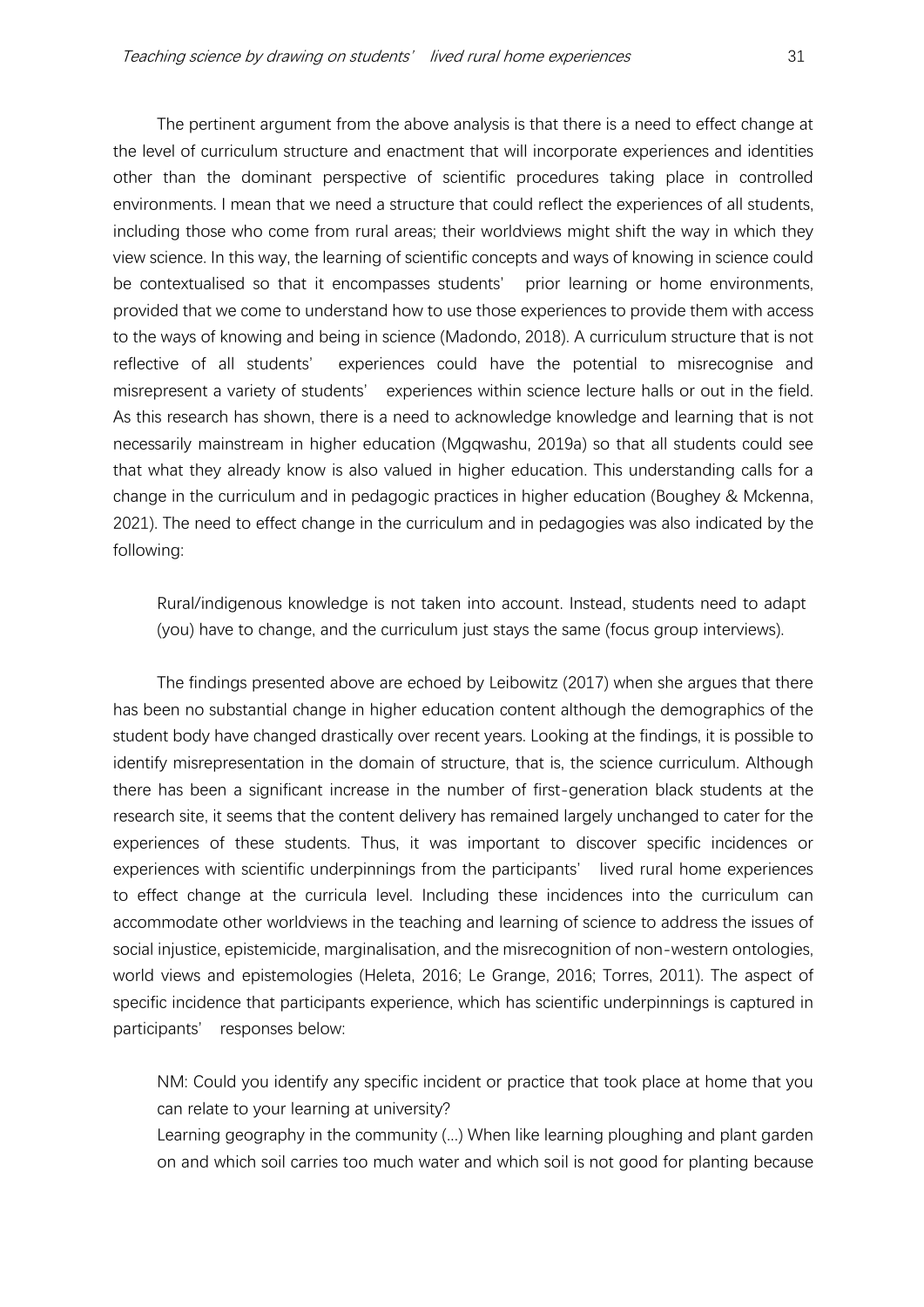maybe the seed will get washed away (...) and when you really come to university even though they don't talk about ploughing but you get to learn about the different types of soil and then you put a name to that soil (...) (focus group interviews).

From the findings above, it is possible to observe that academic teachers are most likely drawing on discourses that produce fewer positive events and experiences and thus are arguably less effective in contributing to change (Boughey & McKenna, 2017). In other words, in the domain of culture, it seems that the dominant discourses that construct learning and teaching in the discipline of science are playing a big role. These discourses construct learning and teaching as asocial, apolitical, ahistorical, and acultural. These discourses are thus likely to constrain academic teachers in drawing on learning experiences taking place in the rural home environments of their students and then contextualising these to learning taking place in science lecture halls or out in the field. If academic teachers perceive the university as a 'neutral' space, the likelihood is that we would not normally draw on students' lived rural home experiences in our teaching contexts and students would most likely associate with the opinion expressed by the participant below:

For me I could say what I learned in the community I could not take seriously (...) Even if they are similar forms of knowledge but we don't pay attention like maybe let's say in order (for) you (to) say now it' s going to rain, never took them seriously (...) Why? I think I was undermining the information that we are getting from rural area (focus group interviews).

From this quote/extract, it is possible to observe the politics of knowledge generation (Ndlovu-Gatsheni, 2013) emanating from an understanding of valid knowledge that could be scholarly relevant. The participant did not believe that the knowledge gained from home was relevant in any way and thus experienced misframing between what was learned at home and at university. This demonstrates that students undervalue home-taught ways as they seem not to contribute to knowledge construction in academia. These students are thus structurally conditioned not to draw on their home location and rural area. Their home location could thus be seen as a structural constraint because the university structures and cultures are seemingly not congruent with the students' home practices, which might nevertheless have scientific underpinnings. Based on the findings above, it could be argued that students from rural areas are likely to consistently experience an academic cultural system and a curriculum that tend to devalue and negate their cultures, histories, and identities, thus positioning them as culturally deficient (Luckett, 2016).

### **Discussion**

From the above analysis of the data, it is clear how in the domains of structure and culture, the political and cultural dimensions of Fraser's (2000, 2003, 2008) framework were crucial to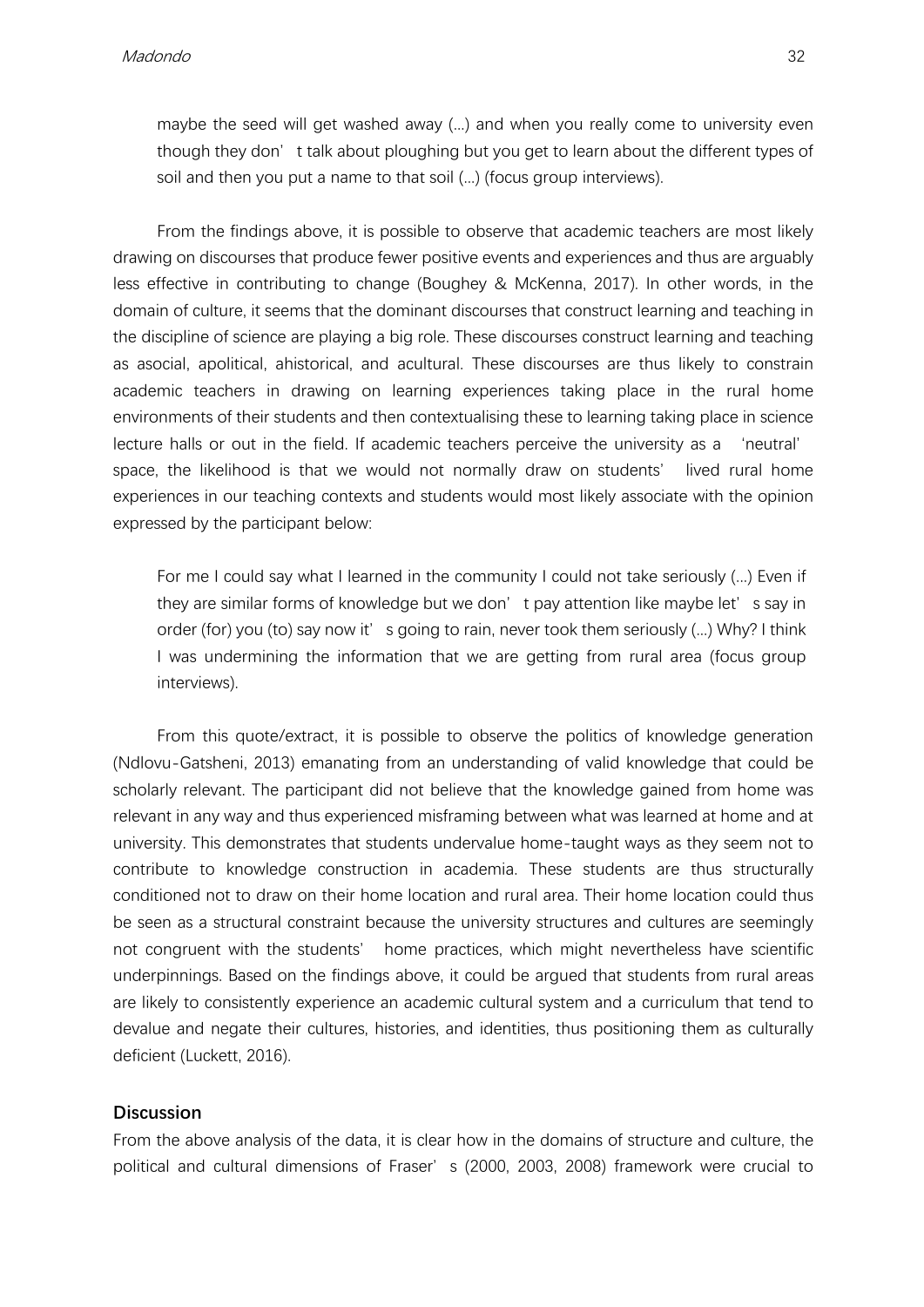explore how not just the field of science but the HE system itself could be framed as socially unjust. Misframing could be seen as a form of social injustice in that participants' rural geographical location, informed by the legacy of apartheid, could not really be regarded as a viable resource/structure to draw on, which negated local knowledge that might nevertheless be relevant in science classrooms. The notion of misframing could thus be said to be a useful analytical tool for the South African landscape in that the rural geographical location of these students is misframed in social justice claims in higher eductation because literacies learned from home are not viewed as relevant for higher education, including science. Based on this line of thought, I argue that without identifying the ways in which rural area practices tend to be constructed in especially negative ways (Mgqwashu, 2019a; Mgqwashu, et al., 2020) and how this construct could act as an educational disadvantage for students from these areas, the problem or the difficulty that the study participants identified is likely to remain unchecked. If checked and understood, the knowledge resources gained from the rural geographical location of the participants could be crucial to access and participate in the construction of knowledge in science. In relation to this point, Mathebula (2019) argues that university spaces can provide opportunities for epistemic contributions for rural youth by enabling this youth to draw on valuable capitals that they can mobilise for gaining university knowledge. When these subordinated students fail, the dominant discourse is likely to be that the problem lies with the student without realising that black students and students from rural areas in particular are enrolled in an academic cultural system that privileges particular ways of being, such as middle class, English speaking, often white, and Western (Bernstein, 1999; Bourdieu, 2002; Gee, 1990). This is patently unjust.

Clearly, students from rural areas have been conditioned not to value locally originated knowledge. In this article, the argument has been made that there is a need for academic teachers to open to different ways of constructing knowledge in science and be adept in finding pedagogic ways to draw on this form of lived experiences to be shared in collective and learning spaces. Realising that university education is not 'neutral' could affect the science curriculum structure and enactment in a way that will be reflective of different worldviews regarding concepts in science classrooms. This has the potential to change how academic teachers in the field of science structure the curriculum content to accommodate different worldviews, including those of students from rural areas. An example to this effect was provided by a participant when she mentioned that 'even the professor was impressed with her when she assessed the soil before planting'. There is thus a potential for the emergence of positive educational events in the form of improved outcomes.

#### **Conclusion**

This article began by offering a brief overview of how Fraser's (2000; 2003; 2008) concepts of misrecognition and misframing can be used to understand how certain worldviews are recognised and represented while others are not in the construction of knowledge in higher education. Misrecognition and misframing may affect how differently positioned groups are able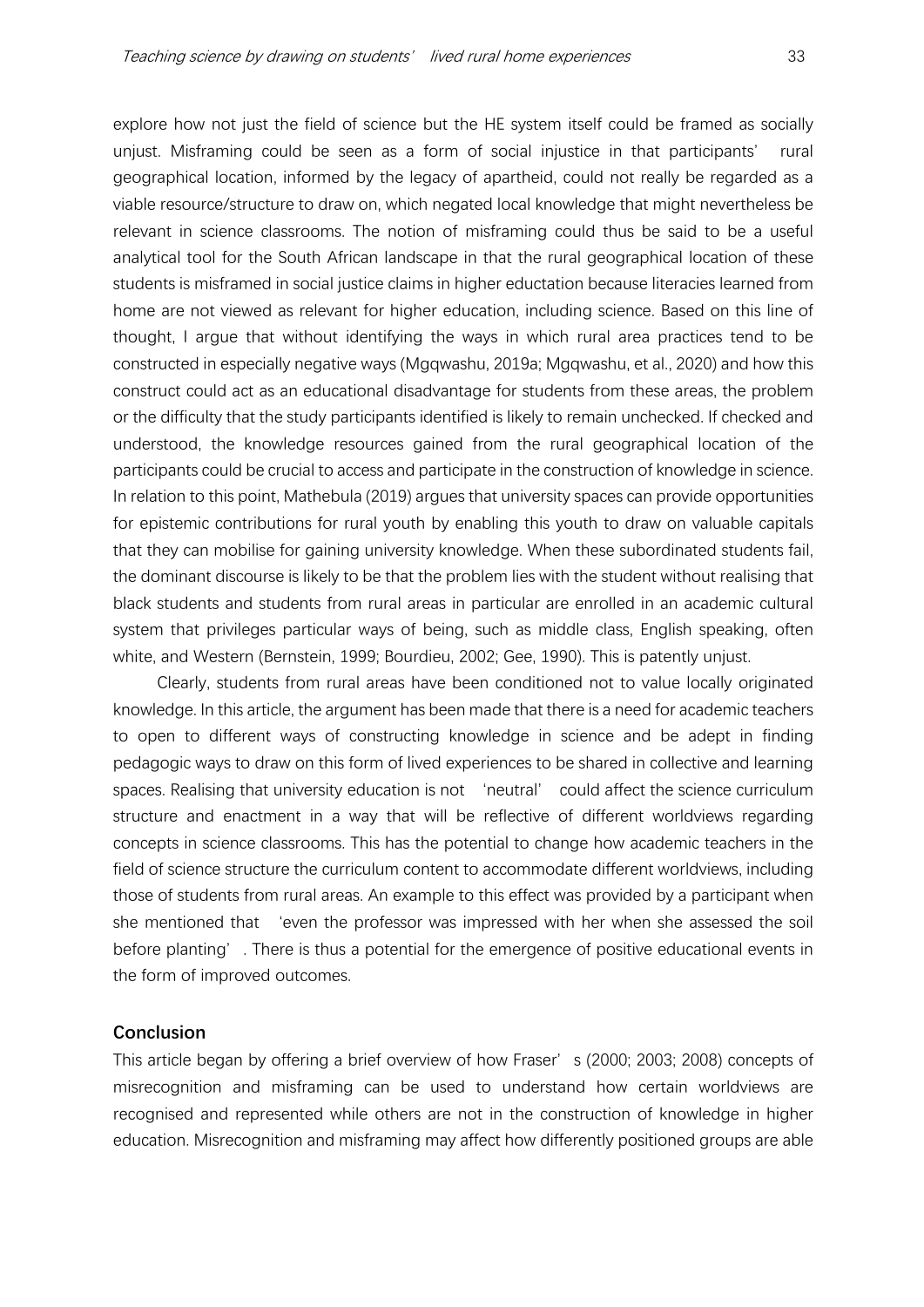Madondo 34

or not to interact and participate on equal footing in higher education, especially in the construction of scientific knowledge.

The second section focused on a discussion of the theoretical framework that informs the central argument in this article. It asserts that Archer's (1995, 1996, 1998, 2000) social realism and Bhaskar's (1978, 1979, 2008) critical realism theories have the potential to allow us to draw on the ways of knowing and the knowledge resources that students bring with them into our universities to validate them as individuals as well as to contribute to their success. The article argued that structures such as curricula have the potential to misrecognise and misframe who the students are and what they represent in our classrooms because the literacy practices that they bring with them from their rural homes are not always acknowledged or recognised. The article showed that the use of explanatory theories that would allow us to realise that learning in higher education is in fact social, cultural, political, and historical (Gee, 2008; Street, 1984) is necessary. The importance of this understanding is that in the context of science, the social aspects of learning and teaching are usually ignored in favour of understandings of a reality that is objective and independent of human thought and action. It is here where Archer's social realism and Bhaskar's critical realism theories are useful because they account for the relativism of human experience and the realism of an absolute world.

The third section described the research method used to generate data appropriate to the focus of this article, namely, to investigate what learning from their rural home environments students bring to higher education.

The article concluded by presenting an analysis of the research findings. The findings revealed the extent to which the participants regard some aspects of science curriculum as not acknowledging the knowledge resources that they bring with them from home. The findings also showed that when scientific methods such as observations are engaged in the science classroom or in the field, the students can identify these from their home experiences but because when these methods are taught, they are not contextualised in relation to the students' worldviews, they seem foreign and thus adversely affect participation in the construction of knowledge. These findings have important implications for social justice whereby all students can regard themselves, their worldviews and their home-based experiences and practices as a valued part of the curriculum and as relevant to draw from in teaching and learning in science, and in universities more broadly.

#### **Author Biography**

Nkosinathi Madondo is a lecturer at Mangosuthu University of Technology in the Teaching, Learning and Development Centre. Nkosinathi's scholarship resides in the areas of academic literacies, curriculum development, decoloniality of knowledge and social justice. Nkosinathi is also involved in a project that evaluates the enabling environment of academic support for undergraduate students.

#### **Acknowledgement**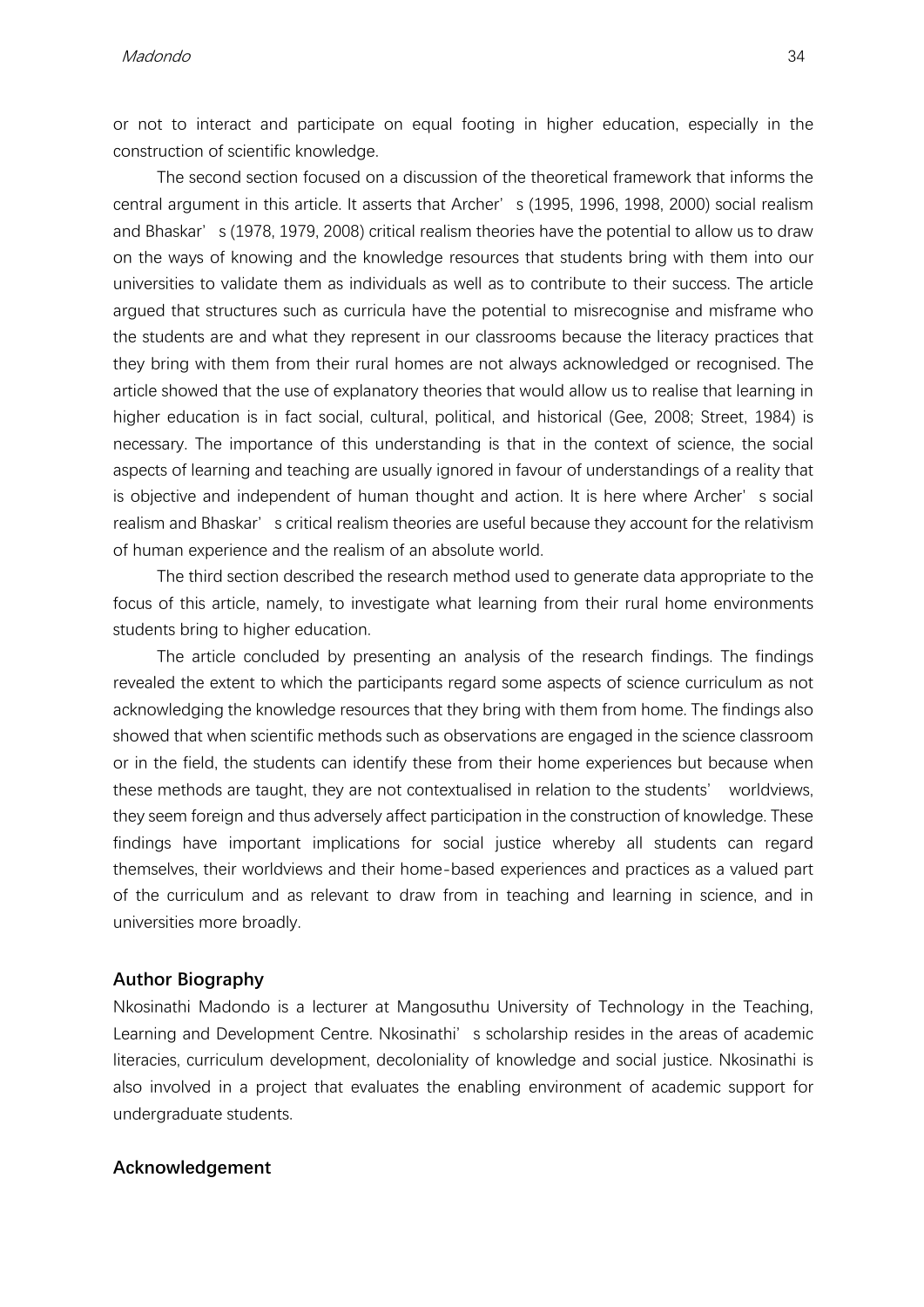This work was supported by the Newton Fund, the Economic and Social Research Council (UK) and the National Research Foundation (South Africa) [ES/P002072/1].

#### **References**

- Archer, M. 1995. Realist Social Theory: The Morphogenetic Approach. Cambridge: Cambridge University Press.
- Archer, M. 1996. Culture and Agency: The Place of Culture in Social Theory. Cambridge: Cambridge University Press.
- Archer, M. 1998. Social Theory and the Analysis of Society. In Williams, T.M. (eds.) Knowing the Social World. Buckingham: Open University Press, 9-22
- Archer, M. 2000. Being Human: The Problem of Agency. Cambridge: Cambridge University Press.
- Ashwin, P. 2009. Analysing Teaching–Learning Interactions in Higher Education: Accounting for Structure and Agency. London: Continuum.
- Bernstein, B. 1999. Vertical and horizontal discourse: an essay. British Journal of Sociology of Education, 20(2): 157-173.
- Bhaskar, R. 1978. A Realist Theory of Science. Sussex: The Harvester Press.
- Bhaskar, R. 1979. The Possibility of Naturalism: A Philosophical Critique of the Contemporary Human Sciences. New York: Routledge.
- Bhaskar, R. 2011. Reclaiming Reality: A Critical Introduction to Contemporary Philosophy. London: Routledge.
- Boughey, C. 2018. Going home: an exploration of the home environments on the acquisition of secondary Discourses. In *Higher Education Close Up 2018*. Cape Town, South Africa: University of Cape Town.
- Boughey, C. & McKenna, S. 2017. Analysing an audit cycle: A critical realist Account. Studies in Higher Education,42(6): 963-975. Available at: http://dx.doi.org/10.1080/03075079.2015.1072148 (Accessed 23 November 2015).
- Boughey, C. & McKenna, S. 2021. Understanding Higher Education: Alternative Perspectives. Cape Town, South Africa: African Minds.
- Bourdieu, P. 2010. The forms of capital. In Szeman, I. & Kaposy T. (eds.) *Cultural Theory: An* Anthology. Hoboken, New Jersey: Wiley-Blackwell, 81-93.
- Bozalek, V. & Boughey, C. 2012. (Mis)framing education in South Africa. Social Policy and Administration, 46(6): 688-703.
- Brendler, T. & Van Wyk, B.E. 2008. A historical, scientific and commercial perspective on the medicinal use of *Pelargonium sidoides* (Geranaiaceae). Journal of Ethnopharmacology, 119(3): 420-433.
- Bunda, T., Zipin, L. & Brennan, M. 2011. Negotiating university 'equity' from indigenous standpoints: a shaky bridge. *International Journal of Inclusive Education*, 16(9): 941-957.
- Connell, R. 1992. Citizenship, social justice and curriculum. *International Studies in Sociology of* Education, 2(2): 133-46.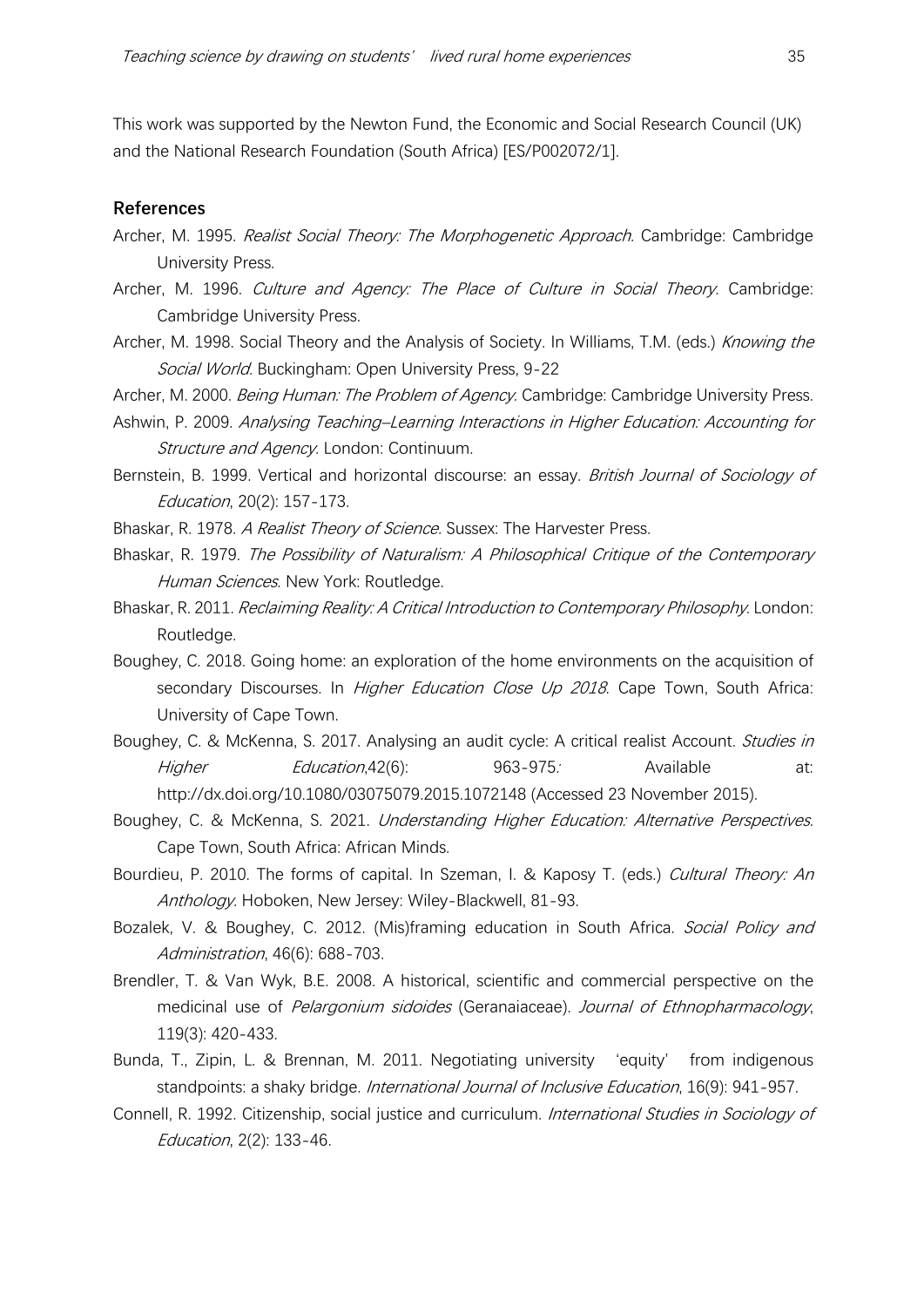- De Sousa Santos, B. 2014. *Epistemologies of the South: Justice against Epistemicide*. Boulder, Colorado: Paradigm Publishers.
- Ellery, K. 2016. Epistemological Access in a Science Foundation Course: A social realist perspective. Unpublished PhD diss. Rhodes University, Grahamstown.
- Fataar, A. 2018. From the shadows to the university' s epistemic centre: engaging the (mis)recognition struggles of students at the postapartheid university. HECU 9 Think Piece. Cape Town: University of Cape Town.
- Fataar, A. & Fillies, H. 2016. Die leerpraktykvorming van hoërskoolleerders op n plattelandse werkersklasdorp. Litnet Akademies, 13(2): 377-402.
- Fletcher, J.A. 2017. Applying critical realism in qualitative research: methodology meets method. International Journal of Social Research Methodology, 20(2): 181-194
- Fraser, N. 2000. Rethinking recognition. New Left Review, 107(3): 107-120.
- Fraser, N. 2003. Social justice in the age of identity politics: redistribution, recognition and participation. In Fraser, N. & Hone, A. (eds.) Redistribution or Recognition? A Political-Philosophical Exchange. London: Verso, 7-109.
- Fraser, N. 2008. Reframing justice in a globalizing world. In Olson, K. (ed.) Adding Insult to Injury: Nancy Fraser Debates her Critics. London: Verso, 273-291.
- Gee, J. P. 1990. Social Linguistics and Literacies: Ideology in Discourse. Basingstoke: Falmer.
- Gee, J. P. 2008. *Social Linguistics and Literacies: Ideology in Discourse*. London: Routledge.
- Gee, J. P. 2012. Social Linguistics and Literacies: Ideology in Discourse, 4<sup>th</sup> ed. Abingdon, Oxon: Routledge.
- Heath, S.B. 1983. Ways with Words: Language, Life and Work in Communities and Classrooms. Cambridge: Cambridge University Press.
- Heleta, S. 2016. Decolonisation of higher education: dismantling epistemic violence and Eurocentrism in South Africa. Transformation in Higher Education, 1(1): 1-8.
- Hoddy, E. T. 2019. Critical realism in empirical research: employing techniques from grounded theory methodology. International Journal of Social Research Methodology, 22(1), 111-124.
- Human Sciences Research Council-Education Policy Centre (HSRC-EPC). 2005. Emerging voices: A report on Education in South African Rural Communities. Commissioned by the Nelson Mandela Foundation. Cape Town: HSRC Press.
- Jacobs, C. 2019. Placing knowledge at the centre of how we understand 'good (enough) teaching'. Keynote address at the HELTASA conference, Rhodes University, Grahamstown. 27-29 November 2019.
- Jacobs, C., Van Schalkwyk, S., Blitz, J. & Volschenk, M. 2020. Advancing a social justice agenda in health professions education. *Critical Studies in Teaching and Learning*, 8(2): 112-131
- Leibowitz, B. 2017. Power, knowledge and learning: dehegemonising colonial knowledge. Alternation, 24(2): 99-119.
- Le Grange, L. 2016. Decolonising the university curriculum: leading article. South African. *Journal* of Higher Education, 30(2): 1-12.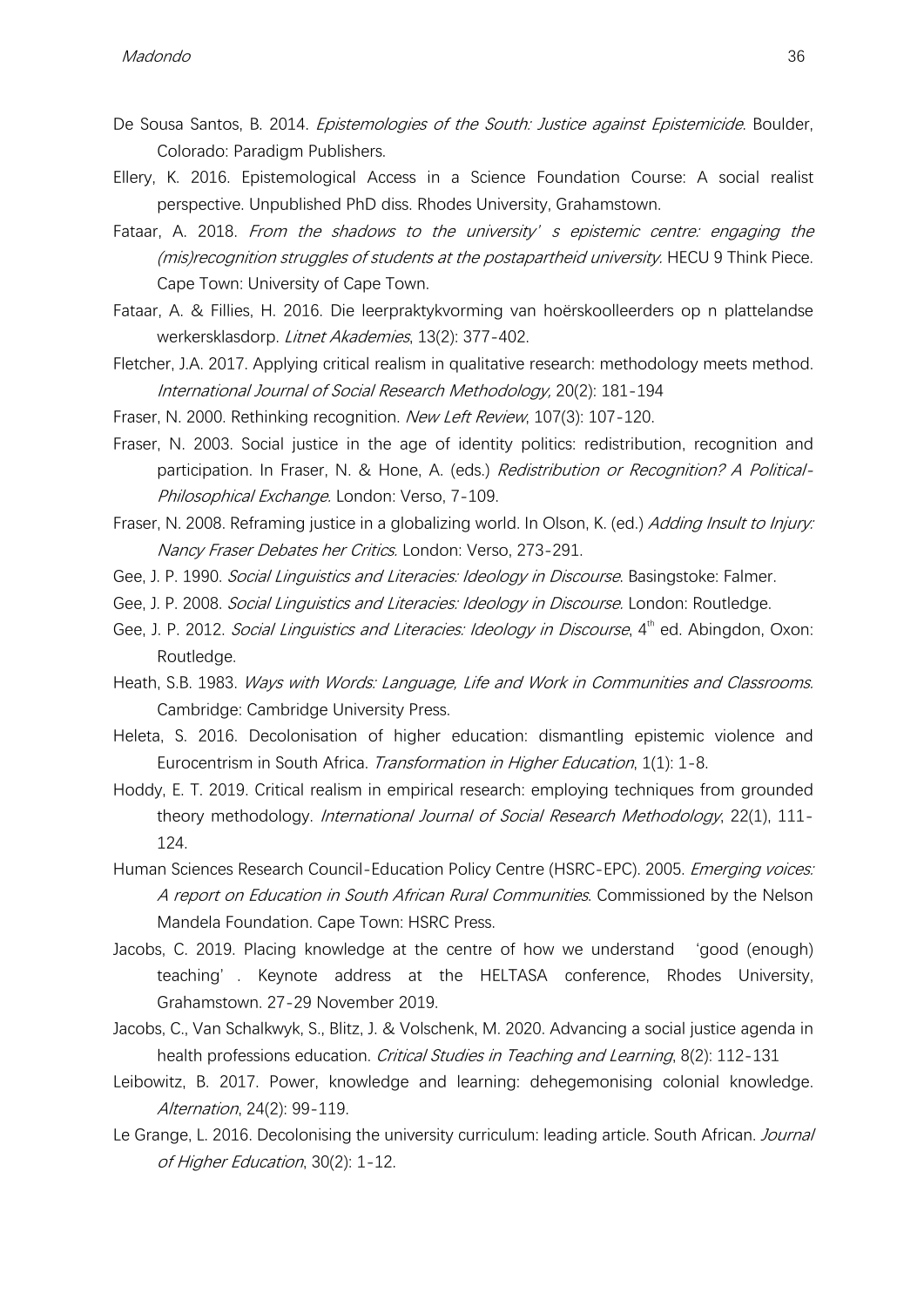- Luckett, K. 2016. Curriculum contestation in a post-colonial context: a view from the south. Teaching in Higher Education, 21(4): 415-428.
- Madondo, N. E. 2018. Locating the experiences of rural science students in higher education. Alternation, 25(2): 210-236.
- Madondo, N. E. 2020. On Locating the Experiences of Second Year Science Students from Rural Areas in Higher Education in the Field of Science: Teaching science by drawing on students' lived rural experiences. Unpublished PhD diss., Rhodes University, Grahamstown.
- Maldonado-Torres, N. 2011. Thinking through the decolonial turn: Post-continental interventions in theory, philosophy, and critique-an introduction. Transmodernity, 1(2): 2-15
- Marshall, C. & Rossman, G. B. 2006. *Designing Qualitative Research.* 4<sup>th</sup> edition. London: Sage.
- Mathebula, M. 2019. Recognising poor black youth from rural communities in South Africa as epistemic contributors. Critical Studies in Teaching and Learning, 7(1): 63-85
- Mbembe, A. 2015. Decolonizing Knowledge and the Question of the Archive: Public Lecture (August). Unpublished.
- Mbembe, A. 2016. Decolonizing the university: New directions. Arts and Humanities in Higher Education, 15(1): 29-45.
- Mgqwashu, E.M. 2018. Southern African rurality in higher education. Keynote address at the SANRC conference, Durban, South Africa. 23-25 May 2018.
- Mgqwashu, E.M. 2019a. Education for public good in the age of coloniality: implications for pedagogy. Journal of Decolonising Disciplines, 1(1): 64-81.
- Mgqwashu, E.M. 2019b. Knowledge generation and northern hegemony: implications for pedagogy. A lecture at NWU induction for academics, 24-25 April 2019
- Mgqwashu, E.M., Timmis, S., de Wet, T. & Madondo, N.E. 2020. Transitions from rural contexts to and through higher education in South Africa: negotiating misrecognition, *Compare: A* Journal of Comparative and International Education. DOI:10.1080/03057925.2020.1763165
- Naidoo, K., Traher, S., Lucas, L., Muhuro, P. & Wisker, G. 2020. 'You have to change, the curriculum stays the same': Decoloniality and curricular justice in South Africa. Compare: A Journal of Comparative and International Studies, DOI.org/10.1080/03057925.2020.1765740
- Ndlovu-Gatsheni, S.J. 2013. *Empire, Global Coloniality and African Subjectivity*. New York: Berghahn Books.
- Oyedemi, T. 2020. (De)coloniality and South African academe. Critical Studies in Education, 61(4): 399-415.
- Quijano, A. 2000. Coloniality of power, Eurocentrism, and Latin America. Napantla. *View from the* South. 1(3) 1(3) Available at: http://isites.harvard.edu/fs/docs/icb.topic203438.files/Anibal\_Quijano.Coloniality.pdf (Accessed 23 November 2015).
- Street, B. V. 1984. *Literacy in Theory and Practice*. Cambridge: Cambridge University Press.